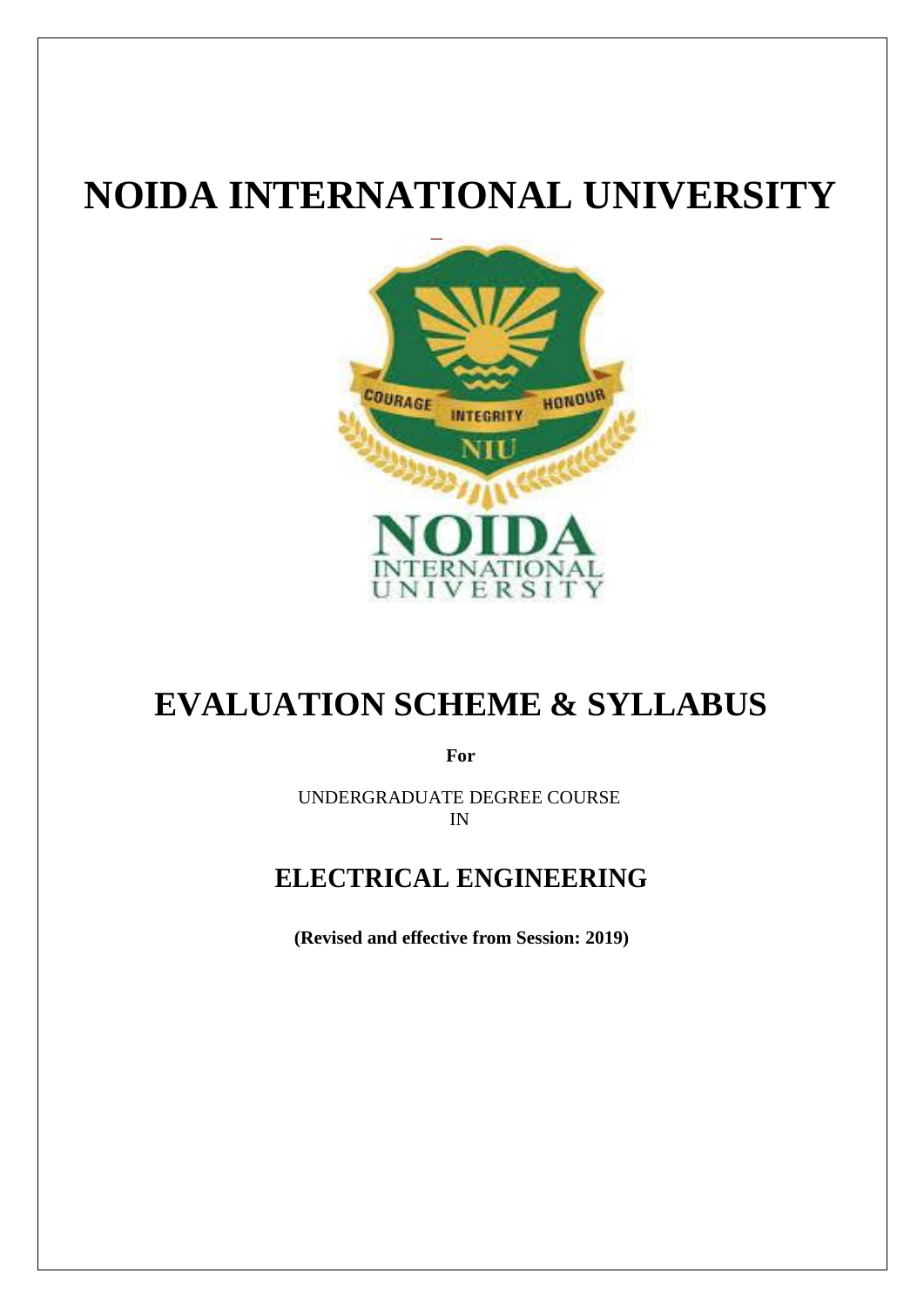## **B. Tech in Electrical Engineering**

### **Program Educational Objectives (PEOs)**

The Department of Electrical Engineering has developed and maintained a well-defined set of educational objectives and desired program outcomes. Educational objectives of the program cater to the requirements of the stakeholders such as students, parents, employers, alumni, faculty etc. The program educational objectives are as follows:

- **PEO**1: Provide graduates with a strong foundation in mathematics, science and engineering fundamentals to enable them to devise and deliver efficient solutions to challenging problems in Electrical and allied disciplines.
- **PEO**2: Impart analytic and thinking skills to develop initiatives and innovative ideas for R&D, Industry and societal requirements.
- **PEO**3: Provide sound theoretical and practical knowledge of E&C Engineering, managerial and entrepreneurial skills to enable students to contribute to the well-being of society with a global outlook.
- **PEO**4: Inculcate qualities of teamwork as well as social, interpersonal and leadership skills and an ability to adapt to evolving professional environments in the domains of engineering and technology.
- **PEO**5: Motivate graduates to become good human beings and responsible citizens for the overall welfare of the society.

### **Program outcomes (POs)**

#### *Engineering Graduates will be able to:*

**PO**1. **Engineering knowledge**: Apply the knowledge of mathematics, science, engineering fundamentals, and an engineering specialization to the solution of complex engineering problems.

**PO**2. **Problem analysis**: Identify, formulate, review research literature, and analyze complex engineering problems reaching substantiated conclusions using first principles of mathematics, natural sciences, and engineering sciences.

**PO**3. **Design/development of solutions**: Design solutions for complex engineering problems and design system components or processes that meet the specified needs with appropriate consideration for the public health and safety, and the cultural, societal, and environmental considerations.

**PO**4. **Conduct investigations of complex problems**: Use research-based knowledge and research methods including design of experiments, analysis and interpretation of data, and synthesis of the information to provide valid conclusions.

**PO**5. **Modern tool usage**: Create, select, and apply appropriate techniques, resources, and modern engineering and IT tools including prediction and modeling to complex engineering activities with an understanding of the limitations.

**PO**6. **The engineer and society**: Apply reasoning informed by the contextual knowledge to assess societal, health, safety, legal and cultural issues and the consequent responsibilities relevant to the professional engineering practice.

**PO**7. **Environment and sustainability**: Understand the impact of the professional engineering solutions in societal and environmental contexts, and demonstrate the knowledge of, and need for sustainable development.

**PO**8. **Ethics**: Apply ethical principles and commit to professional ethics and responsibilities and norms of the engineering practice.

**PO**9. **Individual and team work**: Function effectively as an individual, and as a member or leader in diverse teams, and in multidisciplinary settings.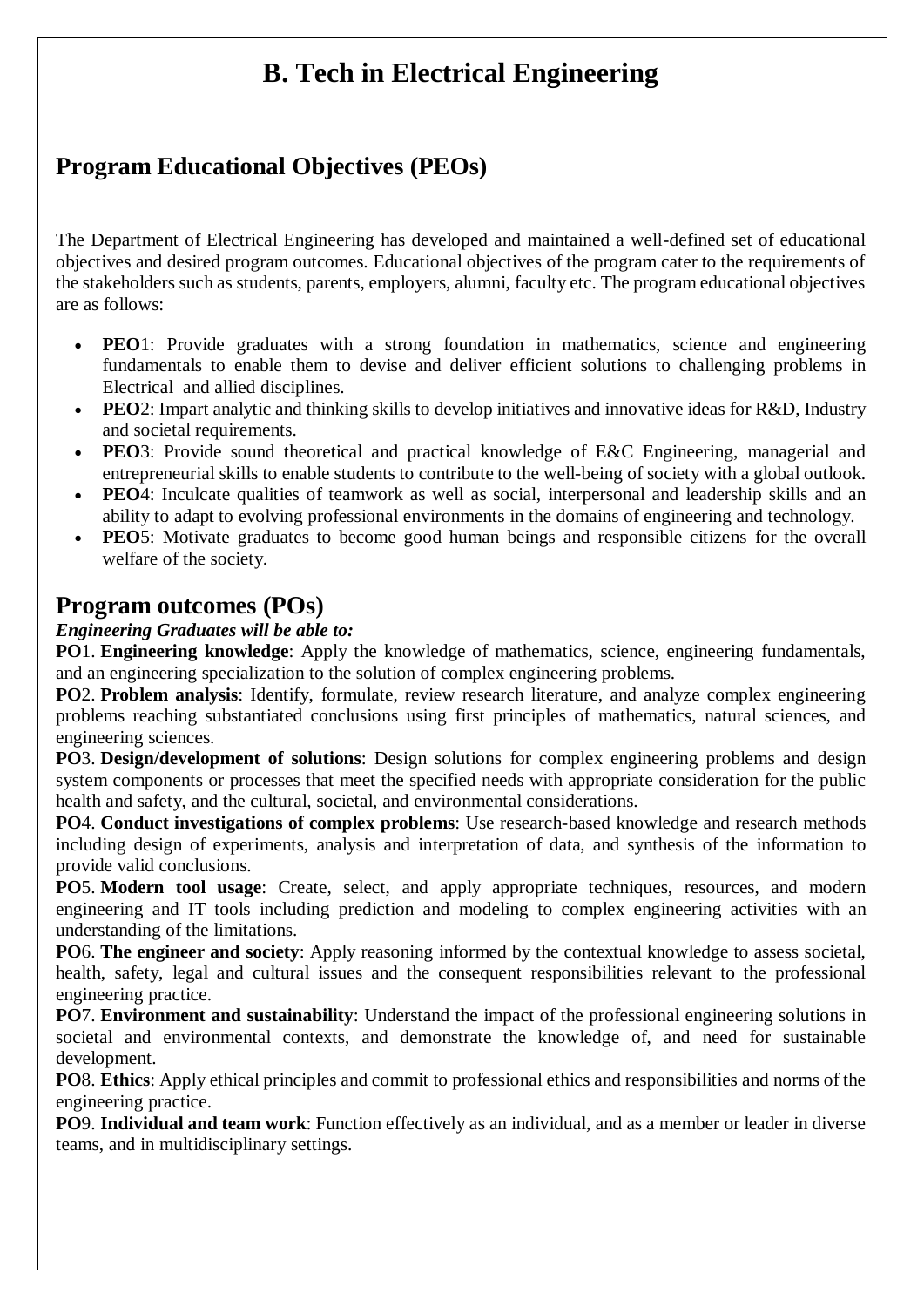**PO**10. **Communication**: Communicate effectively on complex engineering activities with the engineering community and with society at large, such as, being able to comprehend and write effective reports and design documentation, make effective presentations, and give and receive clear instructions.

**PO**11. **Project management and finance**: Demonstrate knowledge and understanding of the engineering and management principles and apply these to one's own work, as a member and leader in a team, to manage projects and in multidisciplinary environments.

**PO**12**. Life-long learning**: Recognize the need for, and have the preparation and ability to engage in independent and life-long learning in the broadest context of technological change.

**Credit System-**Credit requirement for award of B.Tech:

- Every semester shall offer a minimum of **12 credits**.
- Credits for the Project or Thesis can vary from 10 to 15.
- The total number of credits for the B. tech Degree Course could vary from a **minimum of 158** credits to a **maximum of 178** credits.
- All courses of study put together would engage the students for a **minimum of 26 periods** or hours of study a week and a **maximum of 30 periods** or hours a week.

Under the Choice based credit system, which is a student or learner centric system, the courses of study in the B.Tech Degree course shall be as under:

- a) Professional Core (PC) Course: A course, which should compulsorily be studied by a candidate as a core requirement is termed as a Core course.
- b) Basic Sciences and Engineering Science (BS and ES) Course: A course which informs the Professional core and should compulsorily be studied.
- c) Elective Course: Generally a course which can be chosen from a pool of courses and are of two types:
	- (i) Professional Elective (PE) which may be very specific or specialized or advanced or supportive to the discipline or subject of study or which provides an extended scope
	- (ii) Open Elective (OE) which enables an exposure to some other discipline or subject or domain or nurtures the candidate's proficiency or skill

The Weightage in terms of Credits for each of the above in the prescribed curriculum of the institution shall be as follows:

| S.no.          | <b>Credit Breakups</b>                                                                                    | <b>Credits</b> | Percentage |
|----------------|-----------------------------------------------------------------------------------------------------------|----------------|------------|
|                | Humanities and Social Sciences including Management courses                                               | 12             |            |
| 2              | <b>Basic Science courses</b>                                                                              | 26             |            |
| $\overline{3}$ | Engineering Science courses including workshop, drawing, basics of<br>electrical/mechanical/computer etc. | 20             |            |
| $\overline{4}$ | Professional core courses                                                                                 | 52             |            |
| 5              | Professional Elective courses relevant to chosen specialization/branch                                    | 18             |            |
| 6              | Open subjects – Electives from other technical and /or emerging subjects                                  | 18             |            |
|                | Project work, seminar and internship in industry or elsewhere                                             | 12             |            |
| 8              | <b>Mandatory Courses</b>                                                                                  | $\Omega$       |            |
|                |                                                                                                           | $*158$         |            |

*\*Minor variation is allowed as per need of the respective disciplines.*

While calculating credits the following guidelines shall be adopted, namely: -

1 Hr. Lecture (L) per week 1 credit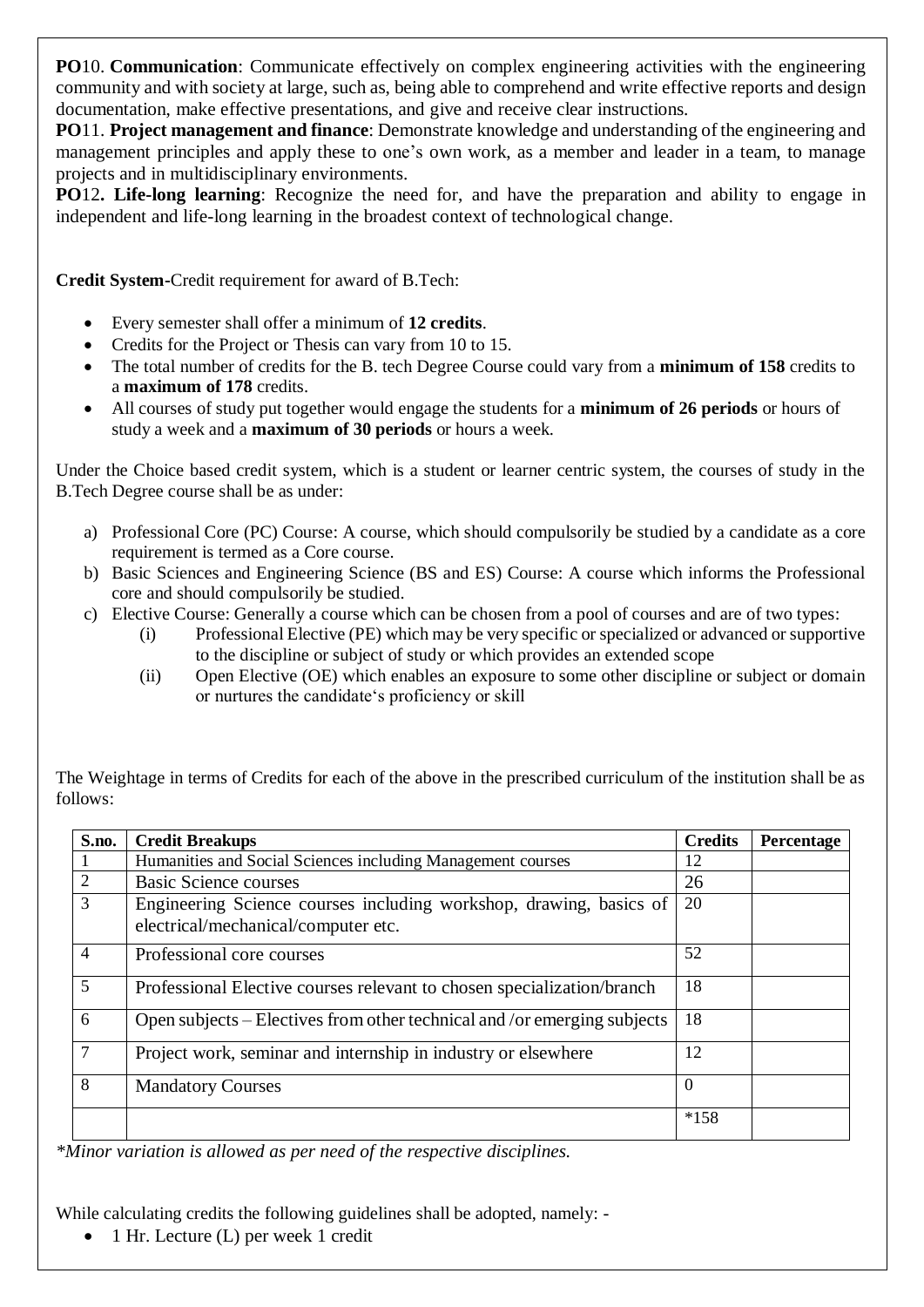- 1 Hr. Tutorial (T) per week 1 credit
- 1 Hr. Practical (P) per week 0.5
- 2 Hours Practical (Lab)/week 1 credit

**Credit distribution in each semester** (158 credits to 8 semesters)

| <b>Semester</b> | <b>Credits</b> |                             |       |  |  |  |
|-----------------|----------------|-----------------------------|-------|--|--|--|
|                 | Theory         | Practical                   | Total |  |  |  |
| 1 st            | 15             | 5.5                         | 20.5  |  |  |  |
| 2 <sub>nd</sub> | 12             | 5.5                         | 17.5  |  |  |  |
| 3 <sup>rd</sup> | 25             | $\mathcal{D}_{\mathcal{L}}$ | 27    |  |  |  |
| 4 <sup>th</sup> | 18             | 3                           | 21    |  |  |  |
| 5 <sup>th</sup> | 18             | 3                           | 21    |  |  |  |
| 6 <sup>th</sup> | 15             | 3                           | 18    |  |  |  |
| 7 <sup>th</sup> | 12             |                             | 16    |  |  |  |
| 8 <sup>th</sup> | 9              | 8                           | 17    |  |  |  |
| Total           | 110            |                             | 158   |  |  |  |

#### **Course coding system**

Every course coded as follows:

- BSC : Basic Science Courses
- ESC : Engineering Science Course
- MC : Mandatory Courses
- HSMC : Humanities and Social Sciences including Management
- EE : Program core courses
- PEC : Program Elective courses
- OEC : Open Elective courses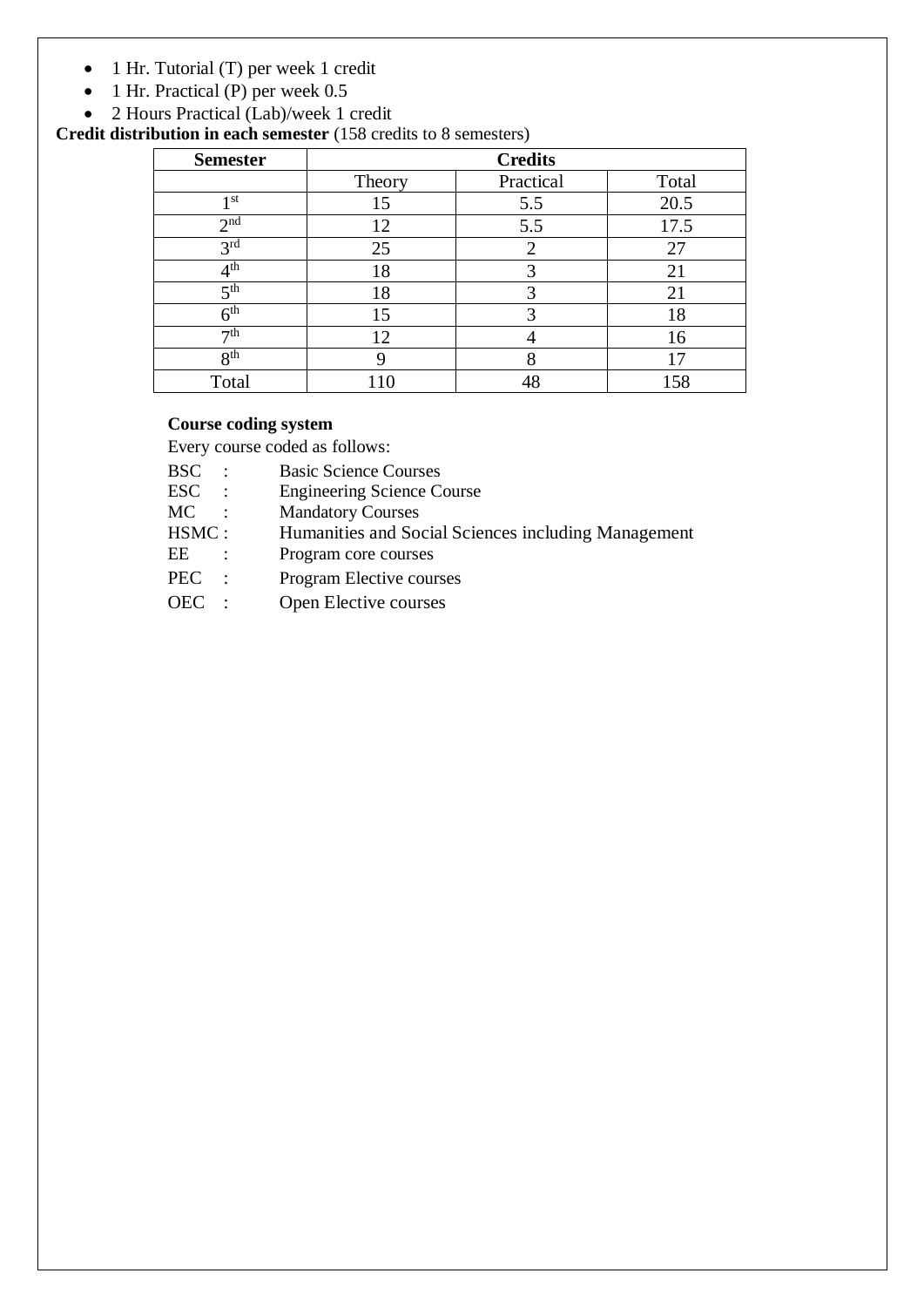#### **Semester wise- course structure**

#### **Fifth-Semester**

| S. No             | <b>Course</b><br>Code | <b>Subject</b>                                       |                | <b>Period</b>    |                  |                | <b>Evaluation Scheme</b> |              |                     |                                |                |
|-------------------|-----------------------|------------------------------------------------------|----------------|------------------|------------------|----------------|--------------------------|--------------|---------------------|--------------------------------|----------------|
|                   |                       |                                                      |                |                  |                  |                | <b>Sessional Exam</b>    |              | End<br><b>Exams</b> | <b>Subject</b><br><b>Total</b> |                |
|                   |                       |                                                      | L              | T                | $\mathbf P$      | <b>CA</b>      | <b>TA</b>                | <b>Total</b> |                     |                                |                |
| <b>THEORY</b>     |                       |                                                      |                |                  |                  |                |                          |              |                     |                                |                |
| $\mathbf{1}$      | <b>EE14</b>           | Power Systems - I<br>(Apparatus<br>and<br>Modelling) | 3              | $\overline{0}$   | $\boldsymbol{0}$ | 20             | 20                       | 40           | 60                  | 100                            | 3              |
| $\overline{2}$    | EE16                  | <b>Control Systems</b>                               | 3              | $\overline{0}$   | $\overline{0}$   | 20             | 20                       | 40           | 60                  | 100                            | 3              |
| 3                 | EE18                  | Microprocessors                                      | 3              | $\overline{0}$   | $\overline{0}$   | 20             | 20                       | 40           | 60                  | 100                            | $\overline{3}$ |
| $\overline{4}$    | PEC-<br>EE01          | Program Elective -<br>$\mathbf{1}$                   | 3              | $\overline{0}$   | $\overline{0}$   | 20             | 20                       | 40           | 60                  | 100                            | $\overline{3}$ |
| 5                 | OEC-<br><b>EE 01</b>  | Open Elective-1                                      | 3              | $\overline{0}$   | $\overline{0}$   | 20             | 20                       | 40           | 60                  | 100                            | $\overline{3}$ |
| 6                 | <b>HSMC</b><br>501    | Management<br>$I(OB/F&A^*)$                          | 3              | $\overline{0}$   | $\overline{0}$   | 20             | 20                       | 40           | 60                  | 100                            | 3              |
| 7                 | $MC-03$               | <b>Constitution of India</b>                         |                |                  |                  |                |                          |              |                     | $\overline{0}$                 |                |
| <b>PRACTICALS</b> |                       |                                                      |                |                  |                  |                |                          |              |                     |                                |                |
| $\mathbf{1}$      | <b>EE15</b>           | <b>Power Systems</b><br>Lab                          | $\overline{0}$ | $\overline{0}$   | $\overline{2}$   | $\overline{0}$ | $\overline{0}$           | 40           | 60                  | 100                            | $\mathbf{1}$   |
| $\overline{2}$    | EE17                  | <b>Control Systems</b><br>Lab                        | $\overline{0}$ | $\overline{0}$   | $\overline{2}$   | $\overline{0}$ | $\overline{0}$           | 40           | 60                  | 100                            | $\mathbf{1}$   |
| 3                 | <b>EE19</b>           | Microprocessors<br>Lab                               | $\overline{0}$ | $\boldsymbol{0}$ | $\overline{2}$   | $\overline{0}$ | $\overline{0}$           | 40           | 60                  | 100                            | $\mathbf{1}$   |
| <b>Total</b>      |                       |                                                      |                |                  |                  |                |                          |              |                     |                                | 21             |

**Sixth-Semester**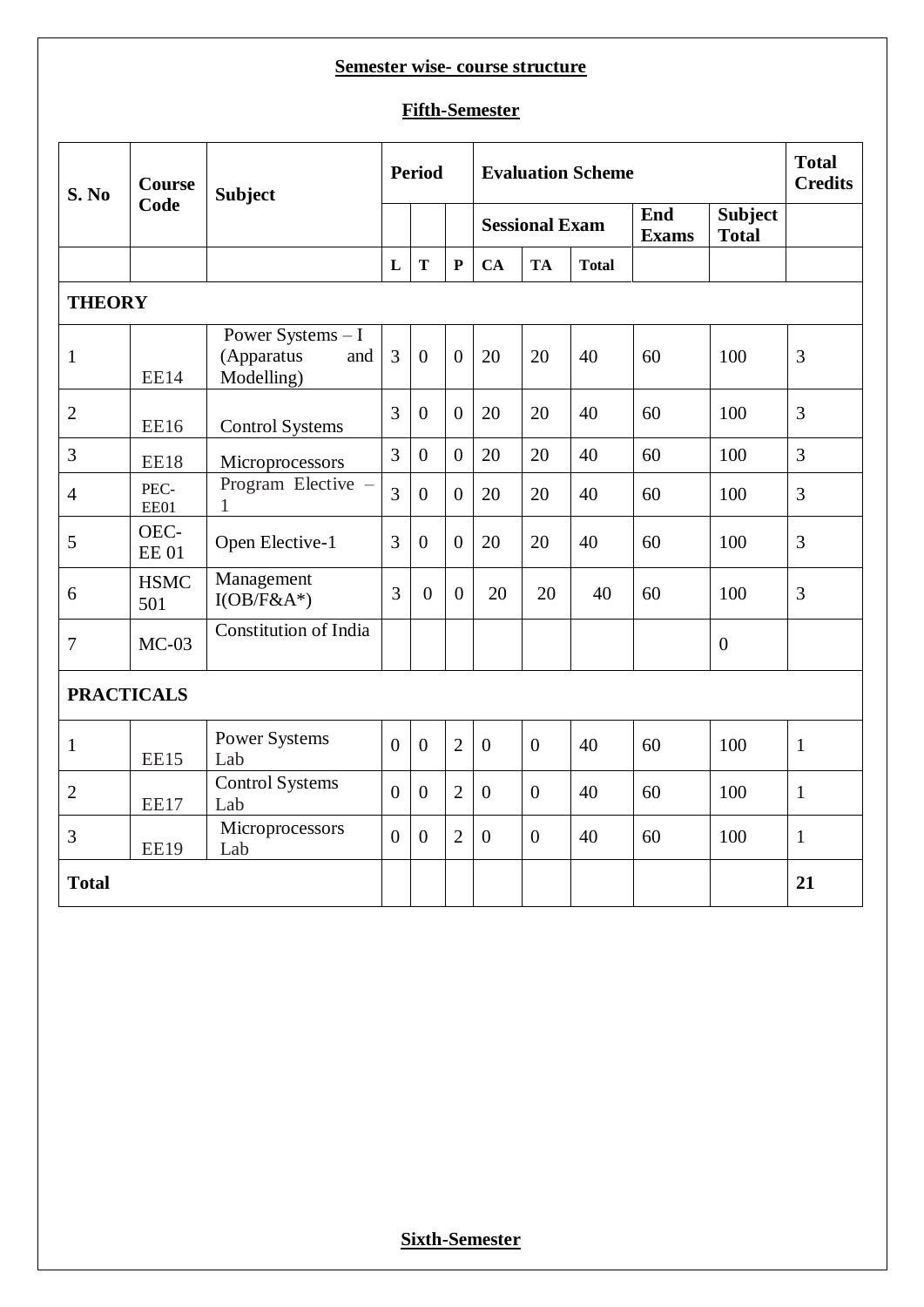| S.                           | <b>Course</b> | <b>Subject</b>                                      |                                      | <b>Period</b>  |                | <b>Evaluation Scheme</b> |                          |              |                     |                                | <b>Total</b><br><b>Credits</b> |
|------------------------------|---------------|-----------------------------------------------------|--------------------------------------|----------------|----------------|--------------------------|--------------------------|--------------|---------------------|--------------------------------|--------------------------------|
| N <sub>0</sub>               | Code          |                                                     |                                      |                |                | <b>Sessional Exam</b>    |                          |              | End<br><b>Exams</b> | <b>Subject</b><br><b>Total</b> |                                |
|                              |               |                                                     | L                                    | T              | ${\bf P}$      | CA                       | <b>TA</b>                | <b>Total</b> |                     |                                |                                |
| <b>THEORY</b>                |               |                                                     |                                      |                |                |                          |                          |              |                     |                                |                                |
| $\mathbf{1}$                 | <b>EE20</b>   | Power Systems - II<br>(Operation<br>and<br>Control) | 3                                    | $\overline{0}$ | $\theta$       | 20                       | 20                       | 40           | 60                  | 100                            | 3                              |
| $\overline{2}$               | <b>EE22</b>   | Measurements and<br>Instrumentation                 | $\overline{3}$                       | $\overline{0}$ | $\Omega$       | 20                       | 20                       | 40           | 60                  | 100                            | $\overline{3}$                 |
| 3                            | PEC-<br>EE02  | Program Elective $-2$                               | $\overline{3}$                       | $\overline{0}$ | $\overline{0}$ | 20                       | 20                       | 40           | 60                  | 100                            | $\overline{3}$                 |
| $\overline{4}$               | PEC-<br>EE03  | Program Elective $-3$                               | 3                                    | $\overline{0}$ | $\overline{0}$ | 20                       | 20                       | 40           | 60                  | 100                            | 3                              |
| 5                            | OEC-<br>EE02  | Open Elective-2                                     | 3                                    | $\theta$       | $\overline{0}$ | 20                       | 20                       | 40           | 60                  | 100                            | 3                              |
|                              |               |                                                     |                                      |                |                | <b>PRACTICALS</b>        |                          |              |                     |                                |                                |
| $\mathbf{1}$                 | EE21P         | Power Systems - II<br>Lab                           | $\theta$                             | $\overline{0}$ | $\overline{4}$ | $\overline{a}$           | $\overline{a}$           | 40           | 60                  | 100                            | $\overline{2}$                 |
| $\overline{2}$               | EE23P         | Measurements and<br>Instrumentation Lab             | $\theta$                             | $\overline{0}$ | $\overline{2}$ | $\overline{a}$           | $\overline{\phantom{a}}$ | 40           | 60                  | 100                            | $\mathbf{1}$                   |
| <b>Total</b>                 |               |                                                     |                                      |                |                |                          |                          |              |                     |                                | 18                             |
| PROJ EE<br>Summer Internship |               |                                                     | During Summer Vacations / Non-credit |                |                |                          |                          |              |                     |                                |                                |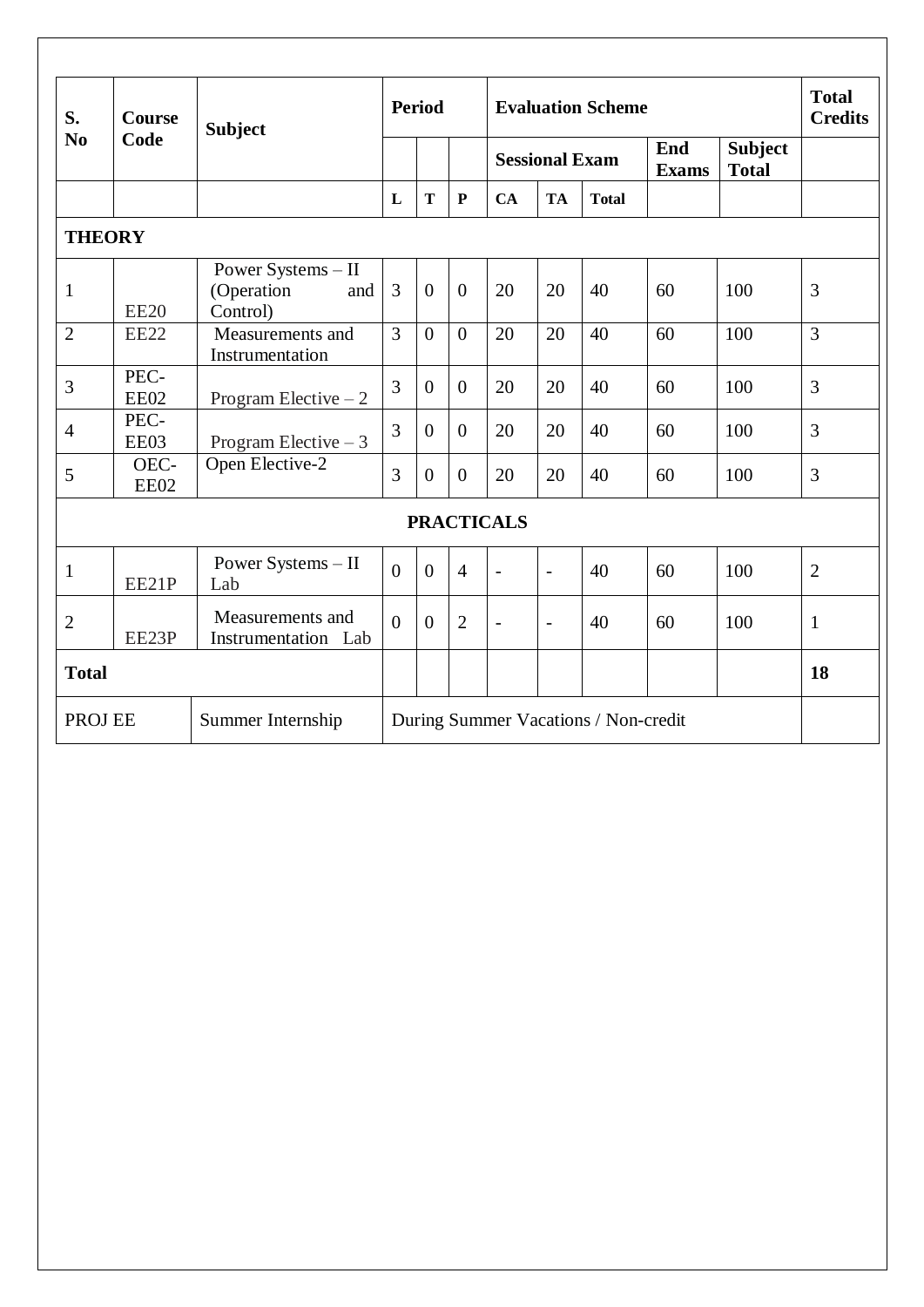### **DETAILED 3-YEAR CURRICULUM CONTENTS**

**Undergraduate Degree in Engineering &Technology**

### **BRANCH/COURSE: ELECTRICAL ENGINEERING**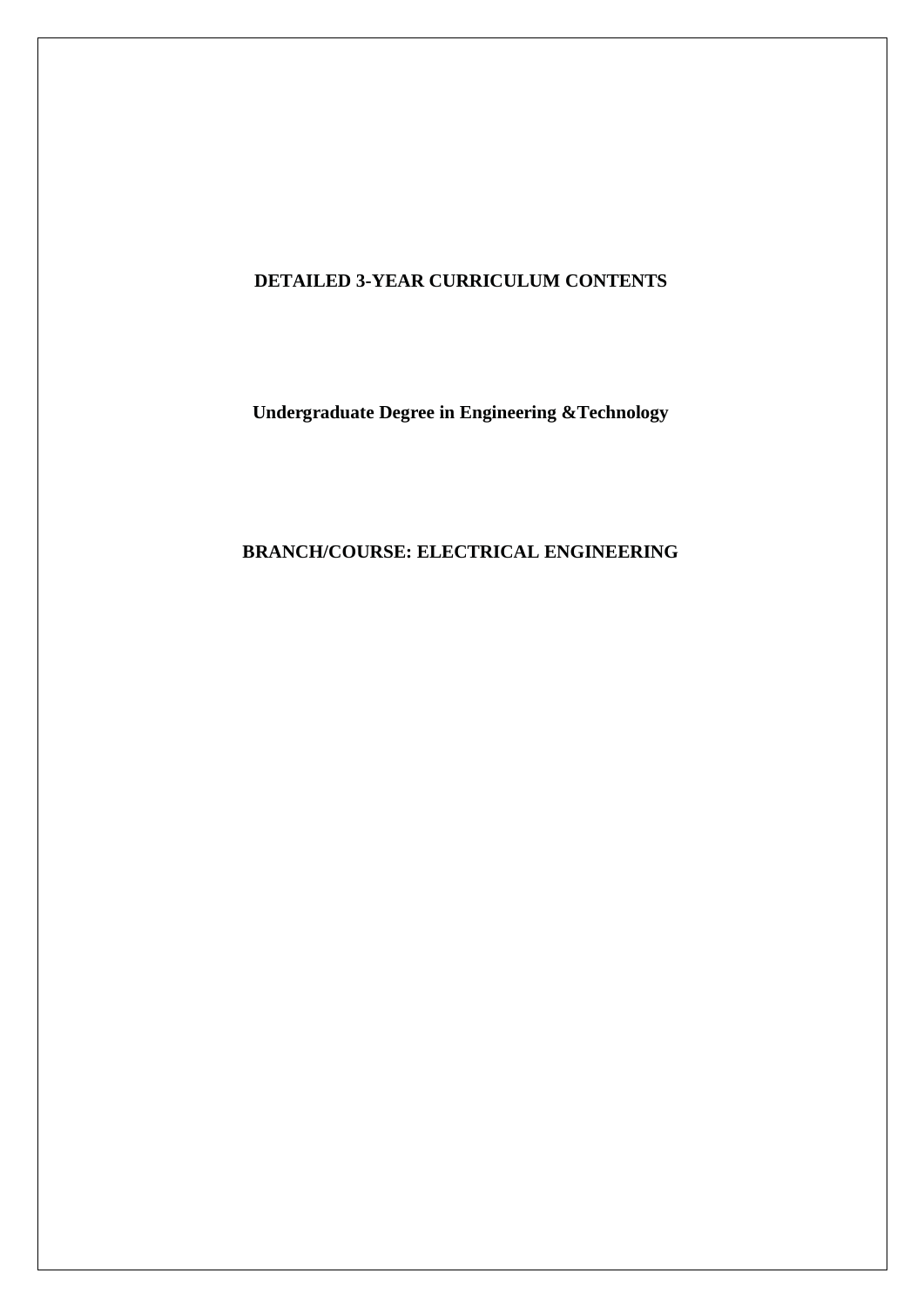# **SEMESTER-V/VI**

# **DETAILED CURRICULUM CONTENTS**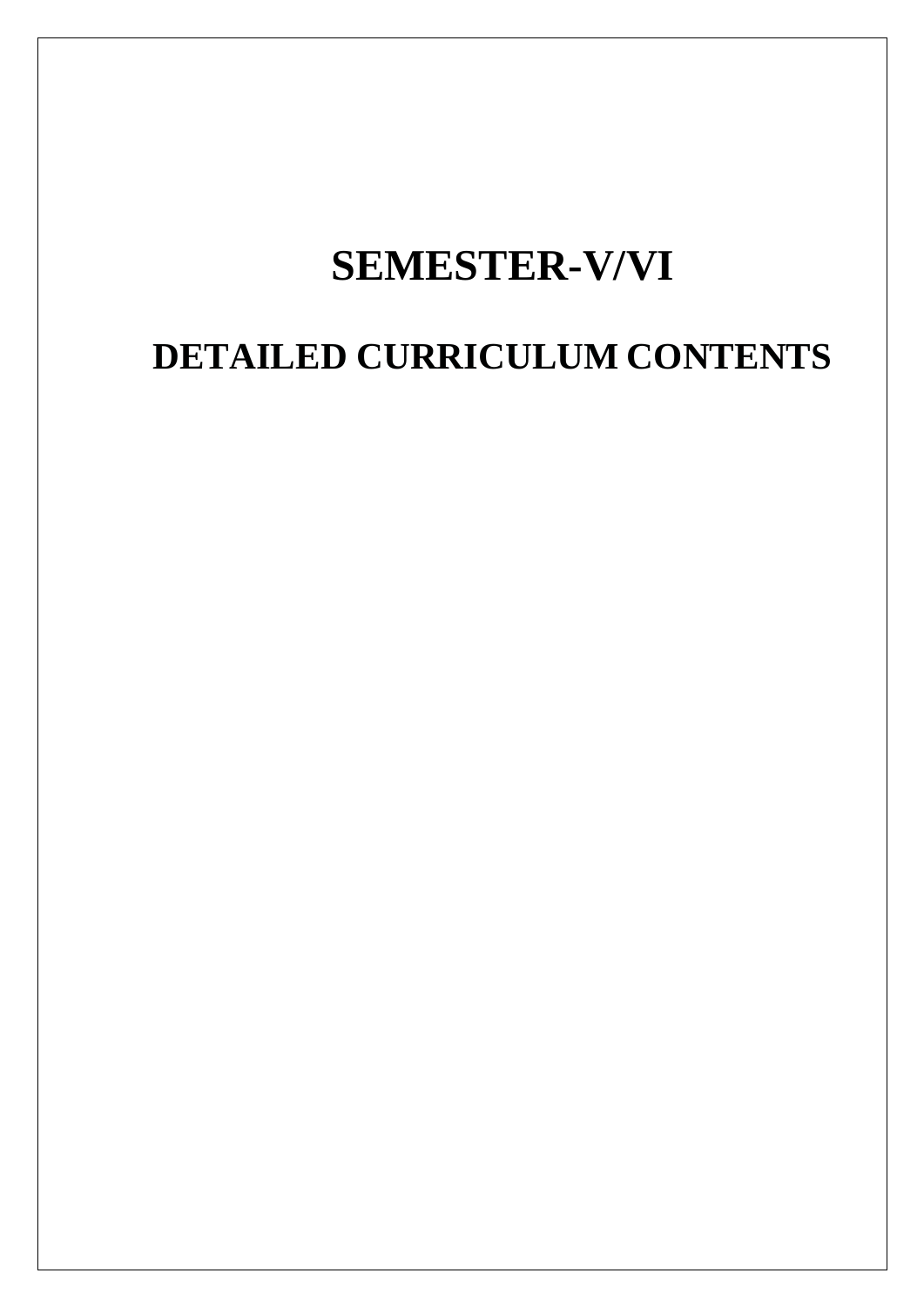#### **Course Code:** PCC-EE14 **Course Name:** Power Systems-I **Course Credit:** 3 **Total Contact Hour:** 40hr

#### **Course Objective:**

- To know the importance of compensation in power system and study the different compensating techniques.
- Study about different transients and their protection those are introduced in power system.

#### **Course Description:**

This course is an introductory subject in the field of electric power systems and electrical to mechanical energy conversion. The course material includes: fundamentals of energyhandling electric circuits, power electronic circuits such as inverters, and electromechanical apparatus.

#### **Course Contents:**

#### **Unit 1:** Basic Concepts

Evolution of Power Systems and Present-Day Scenario. Structure of a power system: Bulk Power Grids and Microgrids.

Generation: Conventional and Renewable Energy Sources. Distributed Energy Resources. Energy Storage. Transmission and Distribution Systems: Line diagrams, transmission and distribution voltage levels and topologies (meshed and radial systems). Synchronous Grids and Asynchronous (DC) interconnections. Review of Three-phase systems. Analysis of simple three-phase circuits. Power Transfer in AC circuits and Reactive Power.

#### **Unit 2: Power System Components**

Overhead Transmission Lines and Cables: Electrical and Magnetic Fields around conductors, Corona. Parameters of lines and cables. Capacitance and Inductance calculations for simple configurations. Travelling-wave Equations. Sinusoidal Steady state representation of Lines: Short, medium and long lines. Power Transfer, Voltage profile and Reactive Power.

Characteristics of transmission lines. Surge Impedance Loading. Series and Shunt Compensation of transmission lines.

Transformers: Three-phase connections and Phase-shifts. Three-winding transformers, auto- transformers, Neutral Grounding transformers. Tap-Changing in transformers.

Transformer Parameters. Single phase equivalent of three-phase transformers.

Synchronous Machines: Steady-state performance characteristics. Operation when connected to infinite bus. Real and Reactive Power Capability Curve of generators. Typical waveform under balanced terminal short circuit conditions – steady state, transient and sub-transient equivalent circuits. Loads: Types, Voltage and Frequency Dependence of Loads. Per-unit System and per-unit calculations.

#### **Unit 3: Over-voltages and Insulation Requirements**

Generation of Over-voltages: Lightning and Switching Surges. Protection against Over- voltages, Insulation Coordination. Propagation of Surges. Voltages produced by traveling surges. Bewley Diagrams.

#### **Unit 4: Fault Analysis and Protection Systems**

Method of Symmetrical Components (positive, negative and zero sequences). Balanced and Unbalanced Faults. Representation of generators, lines and transformers in sequence networks. Computation of Fault Currents. Types of Circuit Breakers. Attributes of Protection schemes, Back-up Protection. Protection schemes (Over-current, directional, distance protection, differential protection) and their application.

#### **Unit 5: Introduction to DC Transmission & Renewable Energy Systems**

DC Transmission Systems: Line-Commutated Converters (LCC) and Voltage Source Converters (VSC). LCC and VSC based dc link, Real Power Flow control in a dc link. Comparison of ac and dc transmission. Solar PV systems: I-V and P-V characteristics of PV panels, power electronic interface of PV to the grid. Wind Energy Systems: Power curve of wind turbine. Fixed and variable speed turbines. Permanent Magnetic Synchronous Generators and Induction Generators. Power Electronics interfaces of wind generators to the grid.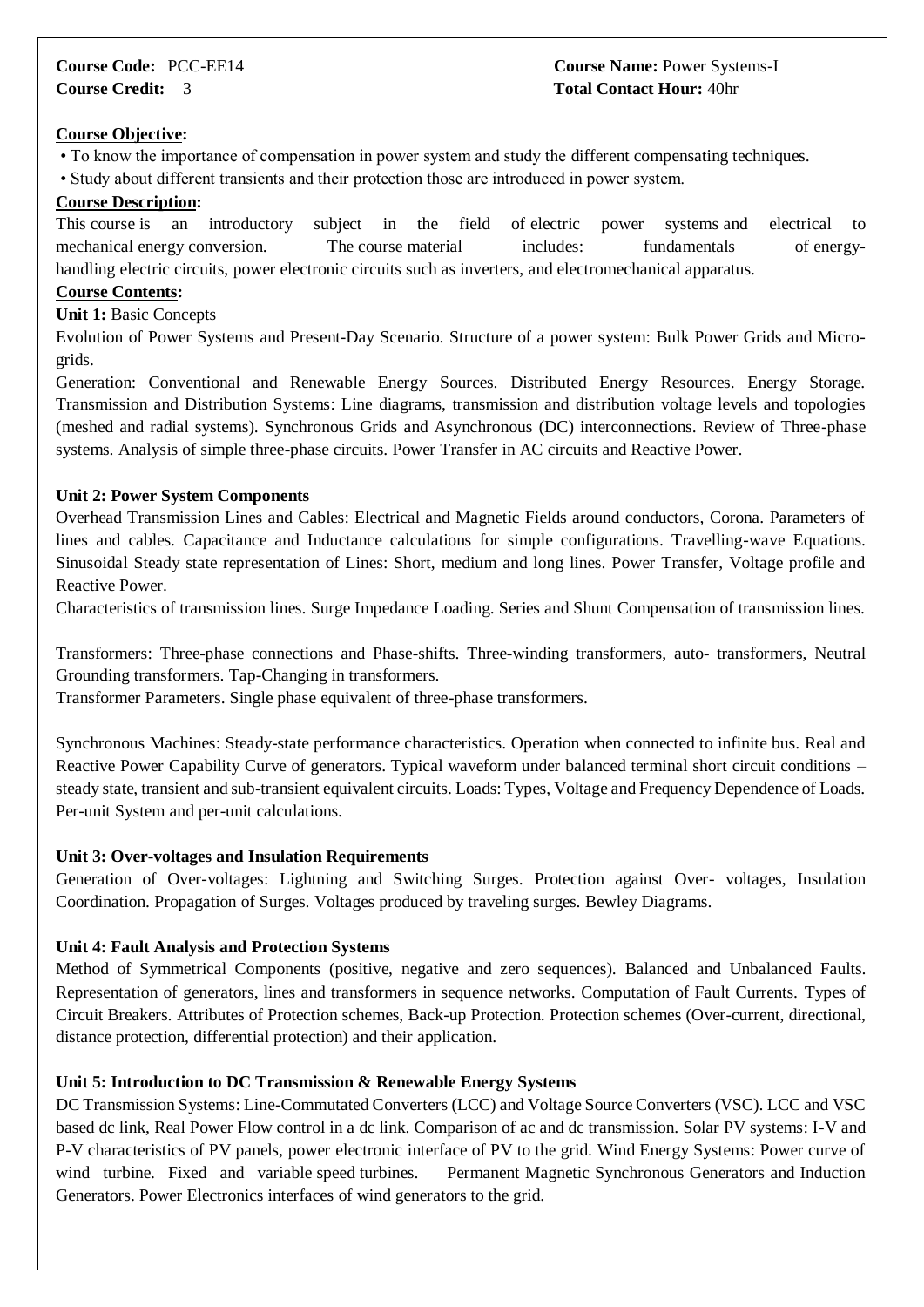#### **Course Learning Outcomes (CLOs):**

At the end of this course students will demonstrate the ability to

- Understand the concepts of power systems.
- Understand the various power system components.
- Evaluate fault currents for different types of faults.
- Understand the generation of over-voltages and insulation coordination.
- Understand basic protection schemes.
- Understand concepts of HVdc power transmission and renewable energy generation.

#### **Text books:**

- 1. J. Grainger and W. D. Stevenson, "Power System Analysis" , McGraw Hill Education, 1994.
- 2. O. I. Elgerd, " Electric Energy Systems Theory" , McGraw Hill Education, 1995.
- 3. A. R. Bergen and V. Vittal, " Power System Analysis", Pearson Education Inc., 1999.
- 4. D. P. Kothari and I. J. Nagrath, " Modern Power System Analysis" , McGraw Hill Education, 2003.

#### **References books:**

1. B. M. Weedy, B. J. Cory, N. Jenkins, J. Ekanayake and G. Strbac, " Electric Power Systems", Wiley, 2012.

#### **Online links for study & reference materials:**

<https://nptel.ac.in/courses/108/105/108105104/>

**Assessment method:** (Continuous Internal Assessment = 40%, Final Examination = 60%)

| <b>Total Internal Assessment</b> | $-40%$   |
|----------------------------------|----------|
| Assessment -4                    | $-0.5\%$ |
| Assessment -3                    | $-0.5\%$ |
| Assessment -3 (Mid exam)         | $-20%$   |
| Assessment -2                    | $-0.5\%$ |
| Assessment -1                    | $-0.5\%$ |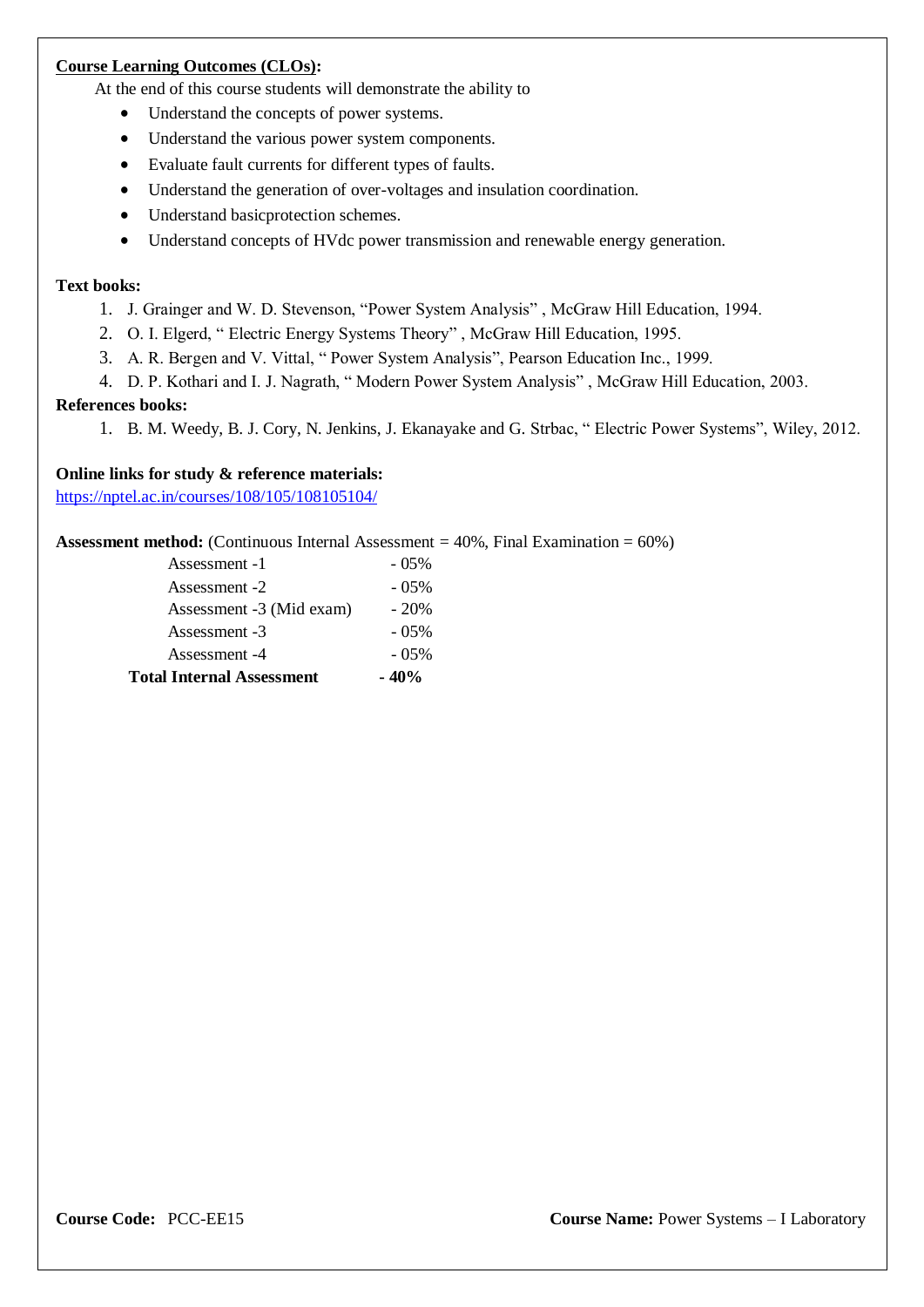Hands-on experiments related to the course contents of EE14. Visits to power system installations (generation stations, EHV substations etc.) are suggested. Exposure to fault analysis and Electro-magnetic transient program (EMTP) and Numerical Relays are suggested.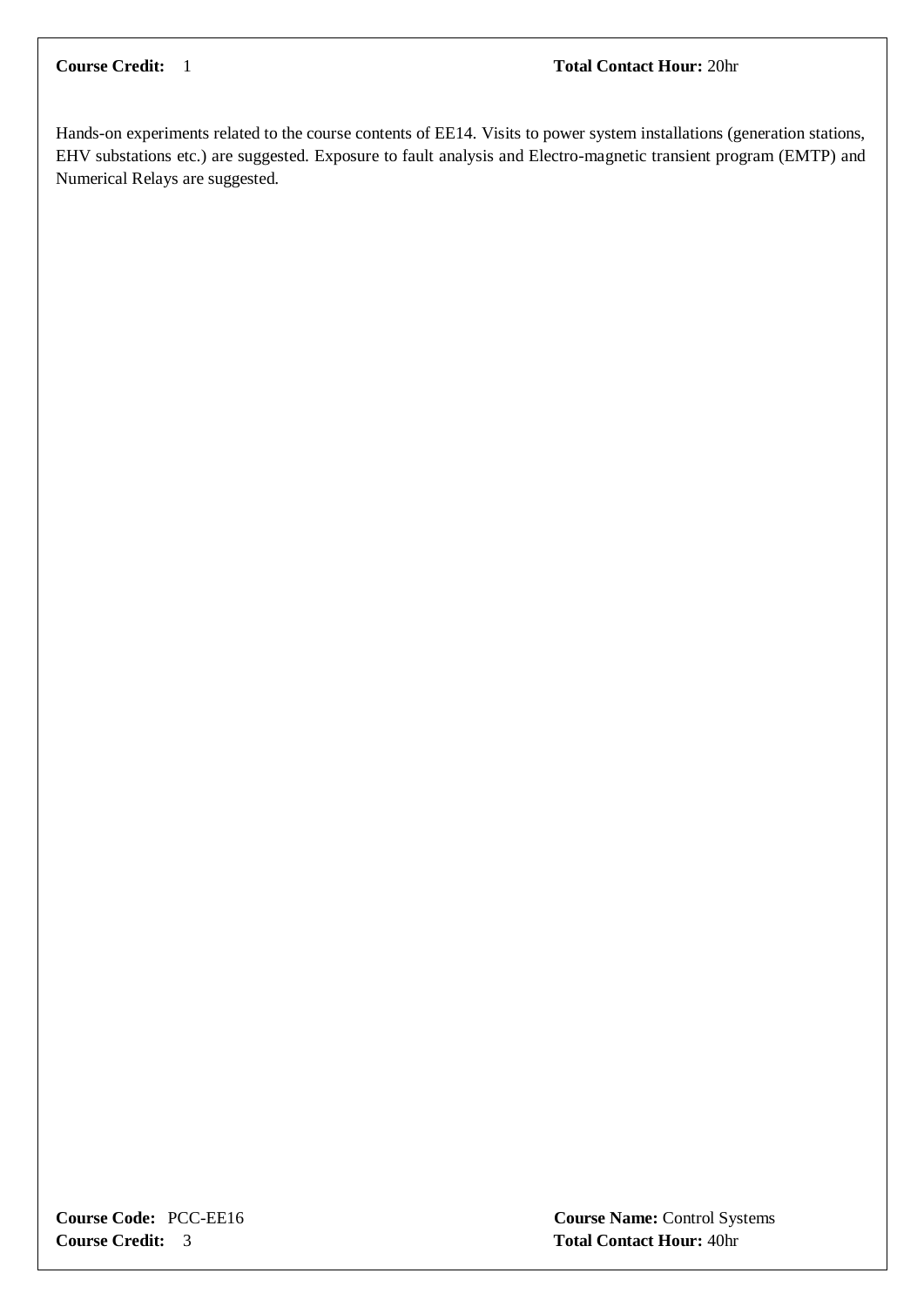#### **Course Objective:**

• To introduce different types of system and identify a set of algebraic equations to represent and model a complicated system into a more simplified form to interpret different physical and mechanical systems in terms of electrical system to construct equivalent electrical models for analysis.

• To employ time domain analysis to predict and diagnose transient performance parameters of the system for standard input functions and identify the needs of different types of controllers and compensator to ascertain the required dynamic response from the system.

#### **Course Description:**

Transfer functions; Stability; Dynamic and steady-state performance; Root locus diagrams; Bode plots; Cascade compensation using root locus and frequency response techniques. Introduction to state-space modelling and analysis. Analysis and design of digital control systems.

#### **Course Contents:**

#### **Unit 1: Introduction to control problem**

Industrial Control examples. Mathematical models of physical systems. Control hardware and their models. Transfer function models of linear time-invariant systems. Feedback Control: Open-Loop and Closed-loop systems. Benefits of Feedback. Block diagram algebra.

#### **Unit 2: Time Response Analysis**

Standard test signals. Time response of first and second order systems for standard test inputs. Application of initial and final value theorem. Design specifications for second-order systems based on the time-response.

Concept of Stability. Routh-Hurwitz Criteria. Relative Stability analysis. Root-Locus technique. Construction of Root-loci.

#### **Unit 3: Frequency-response analysis**

Relationship between time and frequency response, Polar plots, Bode plots. Nyquist stability criterion. Relative stability using Nyquist criterion – gain and phase margin. Closed-loop frequency response.

#### **Unit 4: Introduction to Controller Design**

Stability, steady-state accuracy, transient accuracy, disturbance rejection, insensitivity and robustness of control systems. Root-loci method of feedback controller design.

Design specifications in frequency-domain. Frequency-domain methods of design. Application of Proportional, Integral and Derivative Controllers, Lead and Lag compensation in designs.

Analog and Digital implementation of controllers.

#### **Unit 5: State variable Analysis**

Concepts of state variables. State space model. Diagonalization of State Matrix. Solution of state equations. Eigenvalues and Stability Analysis. Concept of controllability and observability.

Pole-placement by state feedback. Discrete-time systems. Difference Equations. State-space models of linear discretetime systems. Stability of linear discrete-time systems.

#### **Course Learning Outcomes (CLOs):**

At the end of this course students will demonstrate the ability to

- Understand the modelling of linear-time-invariant systems using transfer function and state-space representations.
- Understand the concept of stability and its assessment for linear-time invariant systems.
- Design simple feedback controllers.

#### **Text books:**

- 1. M. Gopal, "Control Systems: Principles and Design", McGraw Hill Education, 1997.
- 2. B. C. Kuo, "Automatic Control System", Prentice Hall, 1995.
- 3. K. Ogata, "Modern Control Engineering", Prentice Hall, 1991.

#### **References books:**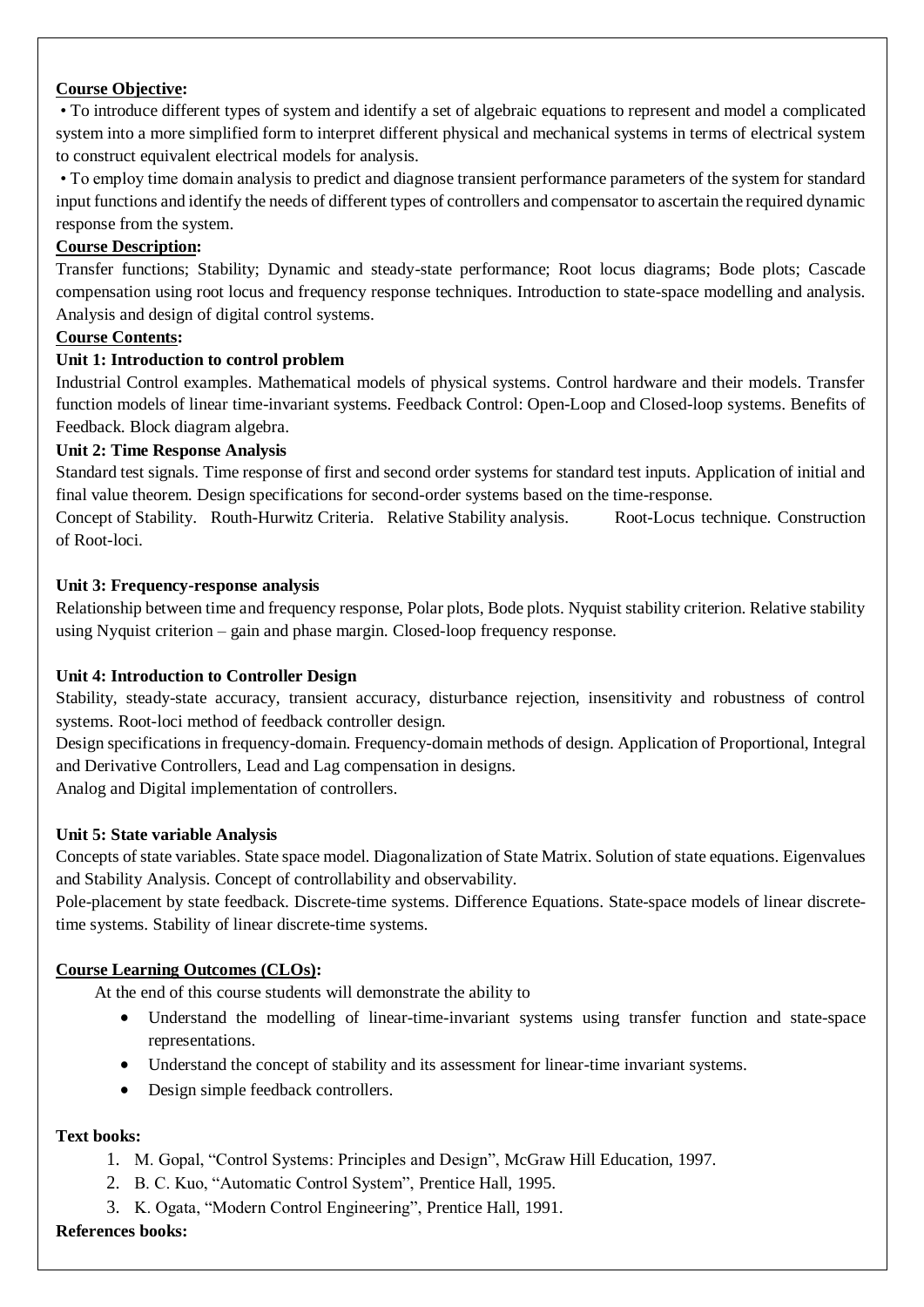1. I. J. Nagrath and M. Gopal, " Control Systems Engineering", New Age International, 2009

#### **Online links for study & reference materials:**

<https://nptel.ac.in/courses/107/106/107106081/>

**Assessment method:** (Continuous Internal Assessment = 40%, Final Examination = 60%)

| <b>Total Internal Assessment</b> | $-40%$   |
|----------------------------------|----------|
| Assessment -4                    | $-0.5\%$ |
| Assessment -3                    | $-0.5\%$ |
| Assessment -3 (Mid exam)         | $-20\%$  |
| Assessment -2                    | $-0.5\%$ |
| Assessment -1                    | $-0.5\%$ |
|                                  |          |

**Course Credit:** 1 **Total Contact Hour:** 20hr

**Course Code:** PCC-EE17 **Course Name:** Control Systems Laboratory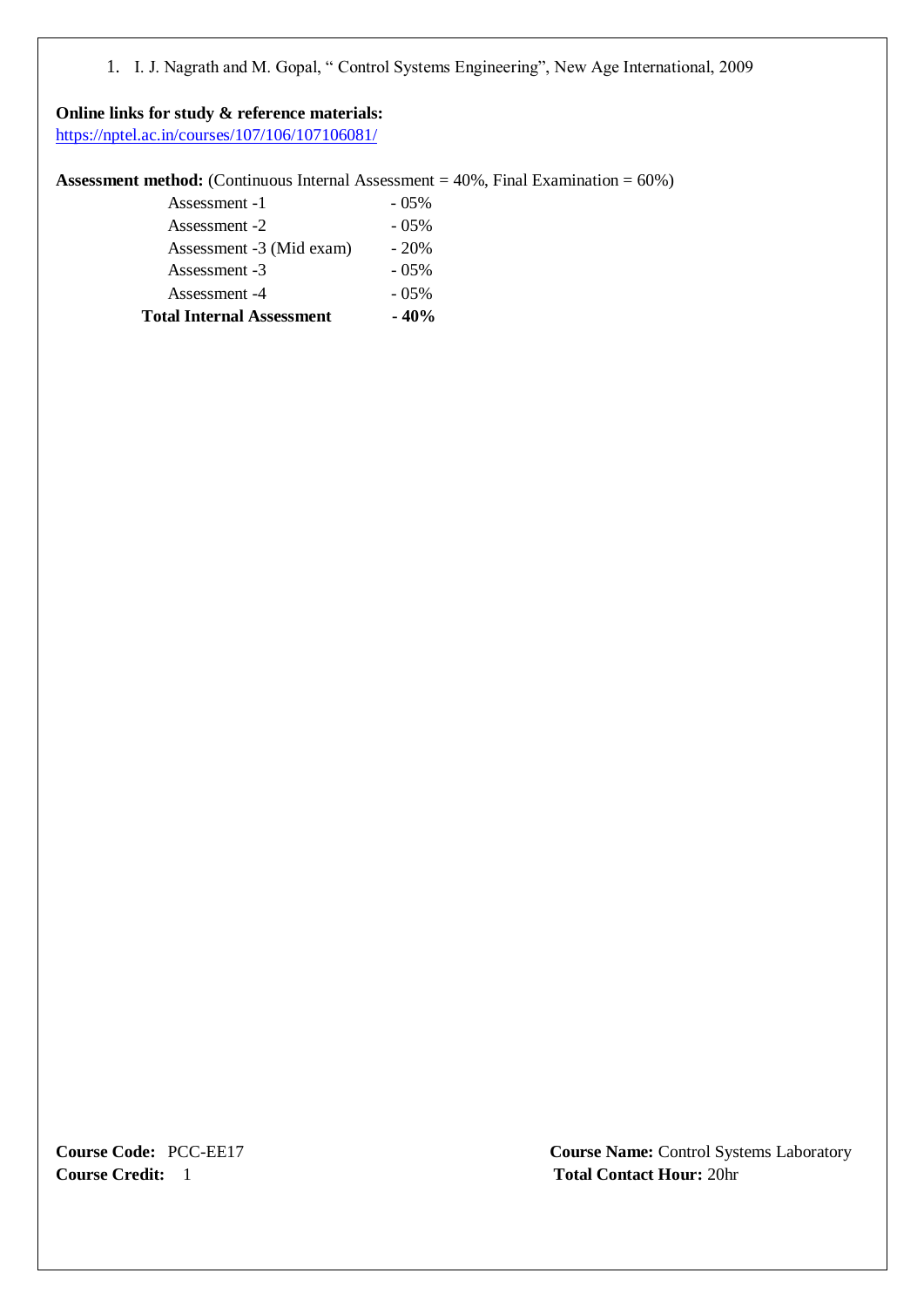Hands-on/Computer experiments related to the course contents of EE16.

**Course Credit:** 3 **Total Contact Hour:** 40hr

**Course Code:** PCC-EE18 **Course Name:** Microprocessors

**Course Objective:**

To introduce students with the architecture and operation of typical microprocessors and microcontrollers.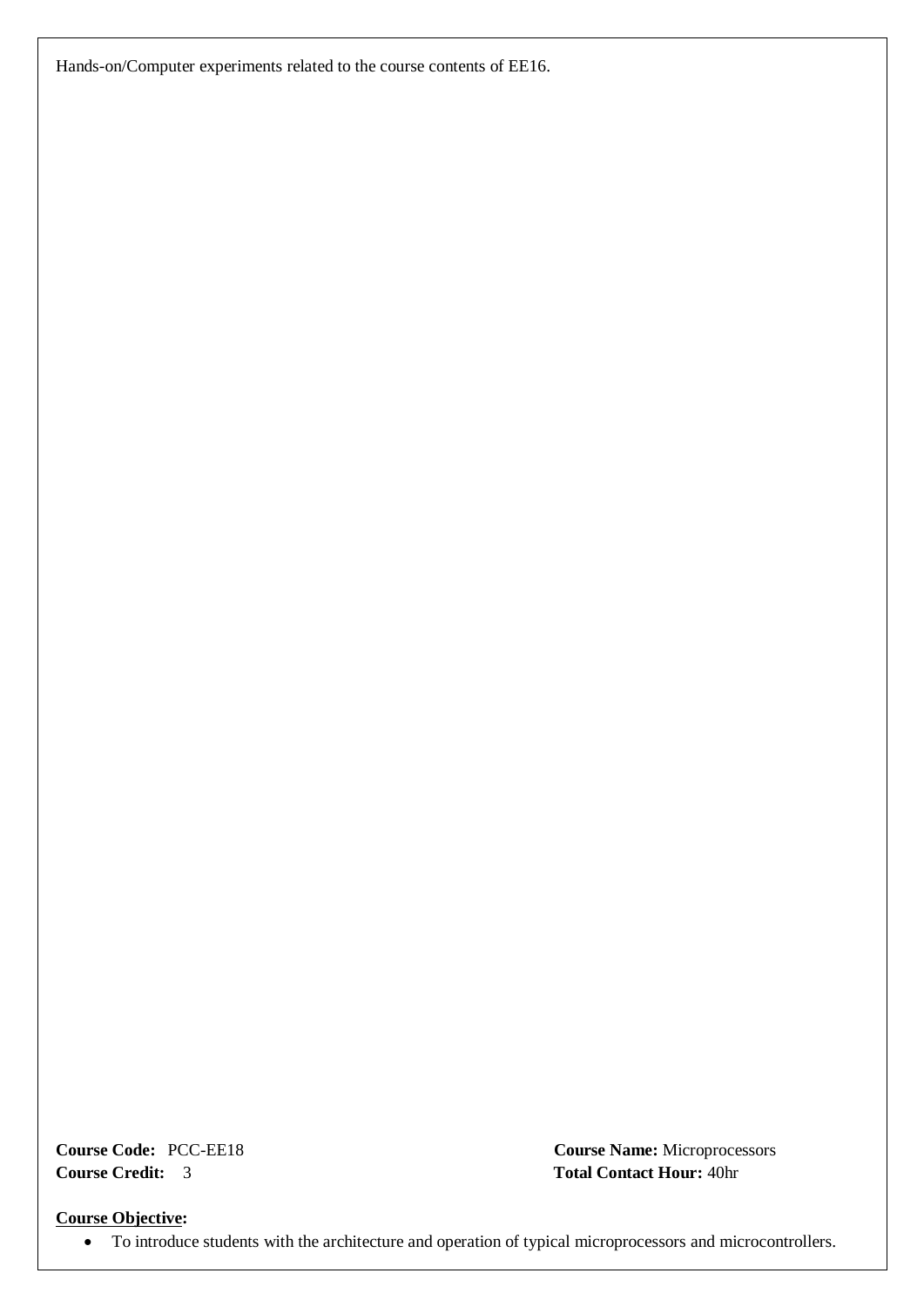- To familiarize the students with the programming and interfacing of microprocessors and microcontrollers.
- To provide strong foundation for designing real world applications using microprocessors and microcontrollers.

#### **Course Description:**

The purpose of this course is to teach students the fundamentals of microprocessor and microcontroller systems. The student will be able to incorporate these concepts into their electronic designs for other courses where control can be achieved via a microprocessor/controller implementation. Topics include Semiconductor memory devices and systems, microcomputer architecture, assembly language programming, I/O programming, I/O interface design, I/O peripheral devices, data communications, and data acquisition systems.

#### **Course Contents:**

#### **Unit 1: Fundamentals of Microprocessors**

Fundamentals of Microprocessor Architecture. 8-bitMicroprocessor and Microcontroller architecture, Comparison of 8-bit microcontrollers, 16-bit and 32-bit microcontrollers. Definition of embedded system and its characteristics, Role of microcontrollers in embedded Systems. Overview of the 8051 family.

#### **Unit 2: The 8051 Architecture**

Internal Block Diagram, CPU, ALU, address, data and control bus, Working registers, SFRs, Clock and RESET circuits, Stack and Stack Pointer, Program Counter, I/O ports, Memory Structures, Data and Program Memory, Timing diagrams and Execution Cycles.

#### **Unit 3: Instruction Set and Programming**

Addressing modes: Introduction, Instruction syntax, Data types, Subroutines Immediate addressing, Register addressing, Direct addressing, Indirect addressing, Relative addressing, Indexed addressing, Bit inherent addressing, bit direct addressing. 8051 Instruction set, Instruction timings. Data transfer instructions, Arithmetic instructions, Logical instructions, Branch instructions, Subroutine instructions, Bit manipulation instruction. Assembly language programs, C language programs. Assemblers and compilers. Programming and debugging tools.

Module4: Memory and I/O Interfacing (6 Hours):

Memory and I/O expansion buses, control signals, memory wait states. Interfacing of peripheral devices such as General Purpose I/O, ADC, DAC, timers, counters, and memory devices.

#### **Unit 5: External Communication Interface**

Synchronous and Asynchronous Communication. RS232, SPI, I2C. Introduction and interfacing to protocols like Bluetooth and Zig-bee.

Module6: Applications (06 Hours)

LED, LCD and keyboard interfacing. Stepper motor interfacing, DC Motor interfacing, sensor interfacing.

#### **Course Learning Outcomes (CLOs):**

At the end of this course students will demonstrate the ability to

- Do assembly language programming.
- Do interfacing design of peripherals like I/O, A/D, D/A, timer etc.
- Develop systems using different microcontrollers.

#### **Text books:**

- 1. M. A.Mazidi, J. G. Mazidi and R. D. McKinlay, "The8051Microcontroller and Embedded Systems: Using Assembly and C",Pearson Education, 2007.
- 2. K. J. Ayala, "8051 Microcontroller", Delmar Cengage Learning, 2004.
- 3. R. Kamal, "Embedded System", McGraw Hill Education, 2009.
- 4. R. S. Gaonkar, ", Microprocessor Architecture: Programming and Applications with the 8085", Penram International Publishing, 1996

#### **References books:**

- 1. D. A. Patterson and J. H. Hennessy, "Computer Organization and Design: The Hardware/Software interface", Morgan Kaufman Publishers, 2013.
- 2. D. V. Hall, "Microprocessors & Interfacing", McGraw Hill Higher Education, 1991.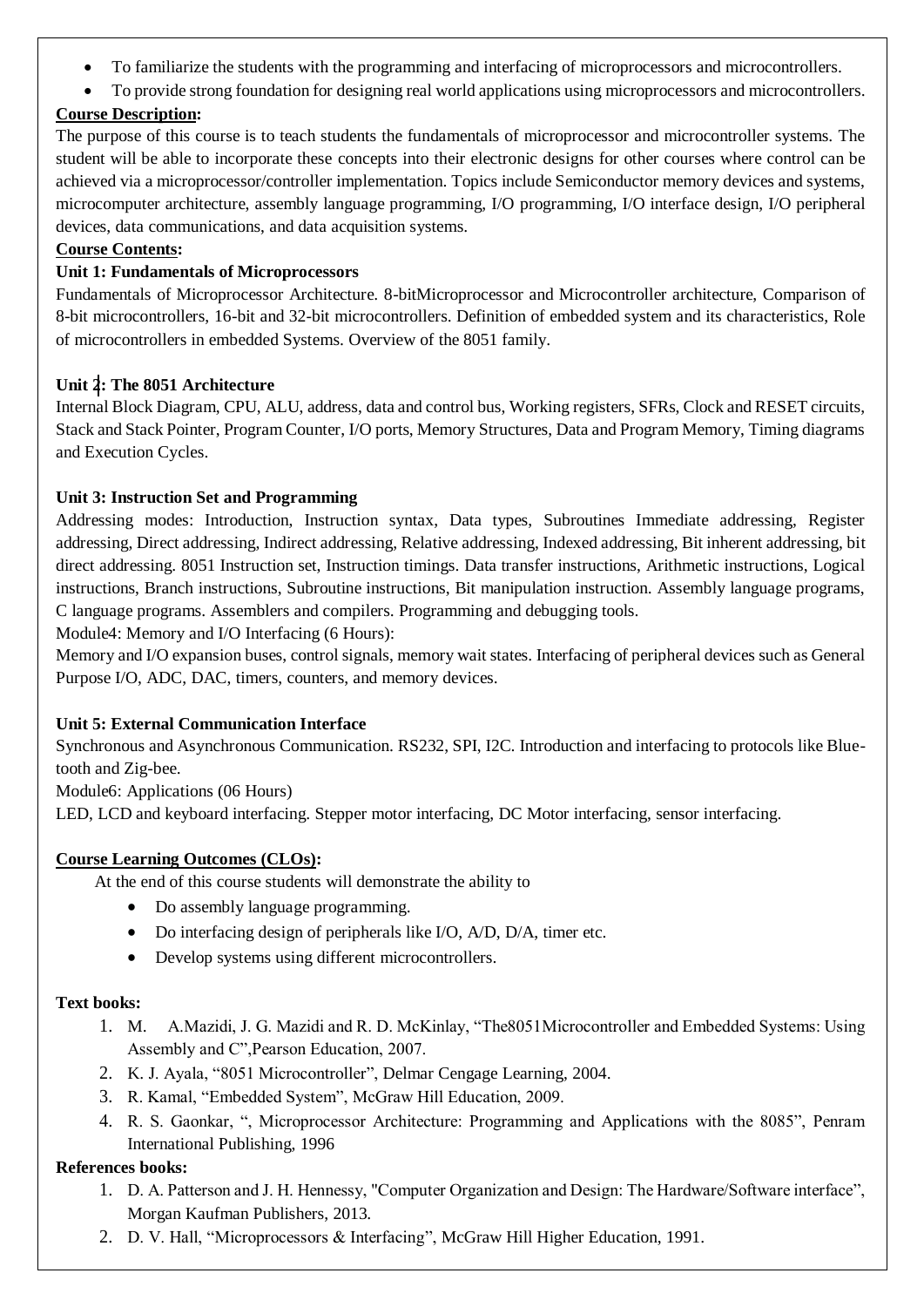#### **Online links for study & reference materials:**

<https://nptel.ac.in/courses/108/107/108107029/>

#### **Assessment method:** (Continuous Internal Assessment = 40%, Final Examination = 60%)

| <b>Total Internal Assessment</b> | $-40%$   |
|----------------------------------|----------|
| Assessment -4                    | $-0.5\%$ |
| Assessment -3                    | $-0.5\%$ |
| Assessment -3 (Mid exam)         | $-20\%$  |
| Assessment -2                    | $-0.5\%$ |
| Assessment -1                    | $-0.5\%$ |

**Course Code:** PCC-EE19 **Course Name:** Microprocessor Laboratory **Course Credit:** 1 **Total Contact Hour:** 20hr

Hands-on experiments related to the course contents of EE18.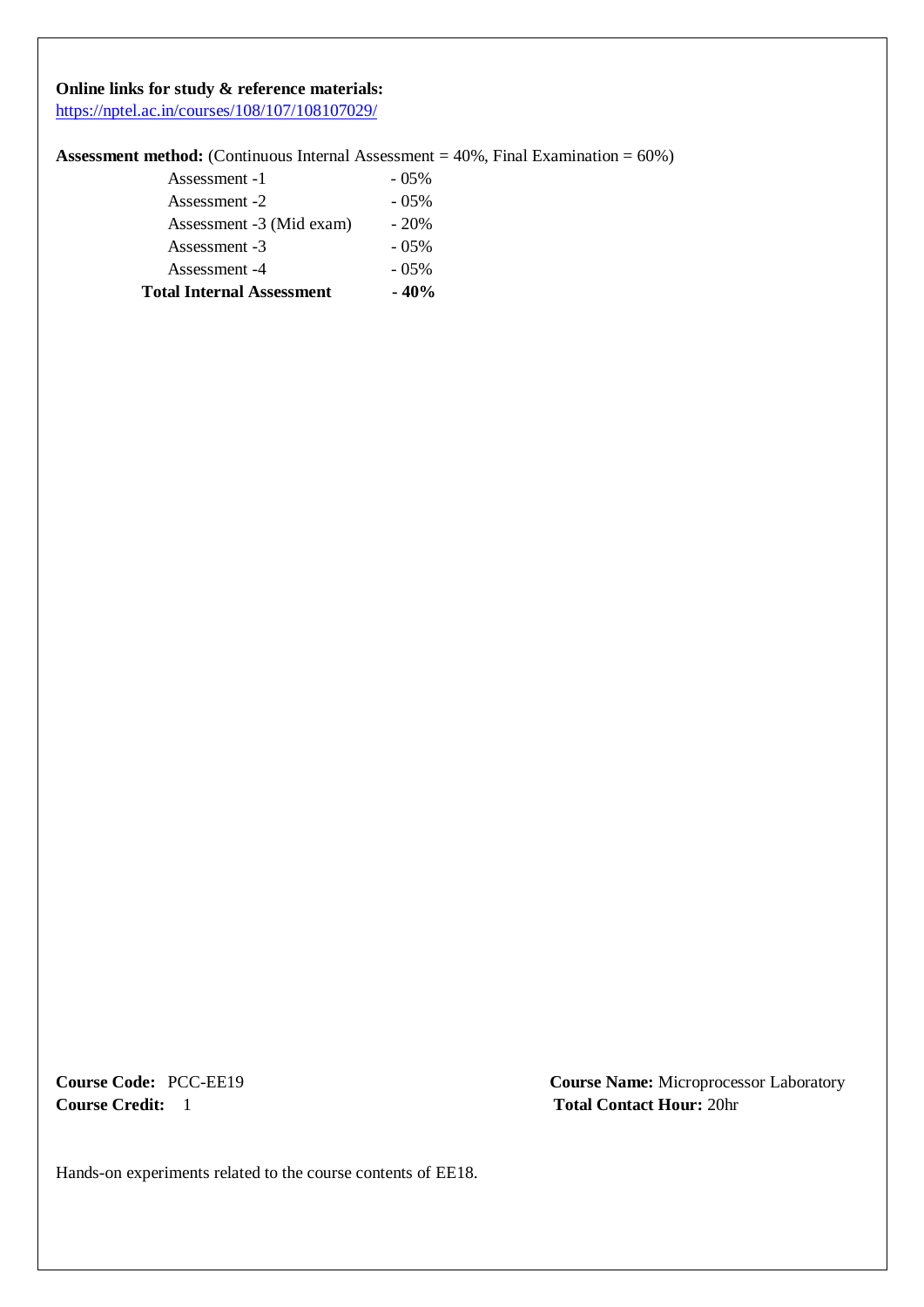**Course Code:** PCC-EE20 **Course Name:** Power Systems – II **Course Credit:** 3 **Total Contact Hour:** 40hr

#### **Course Objective:**

 To introduce the students to the general structure of the network for transferring power from generating stations to the consumers.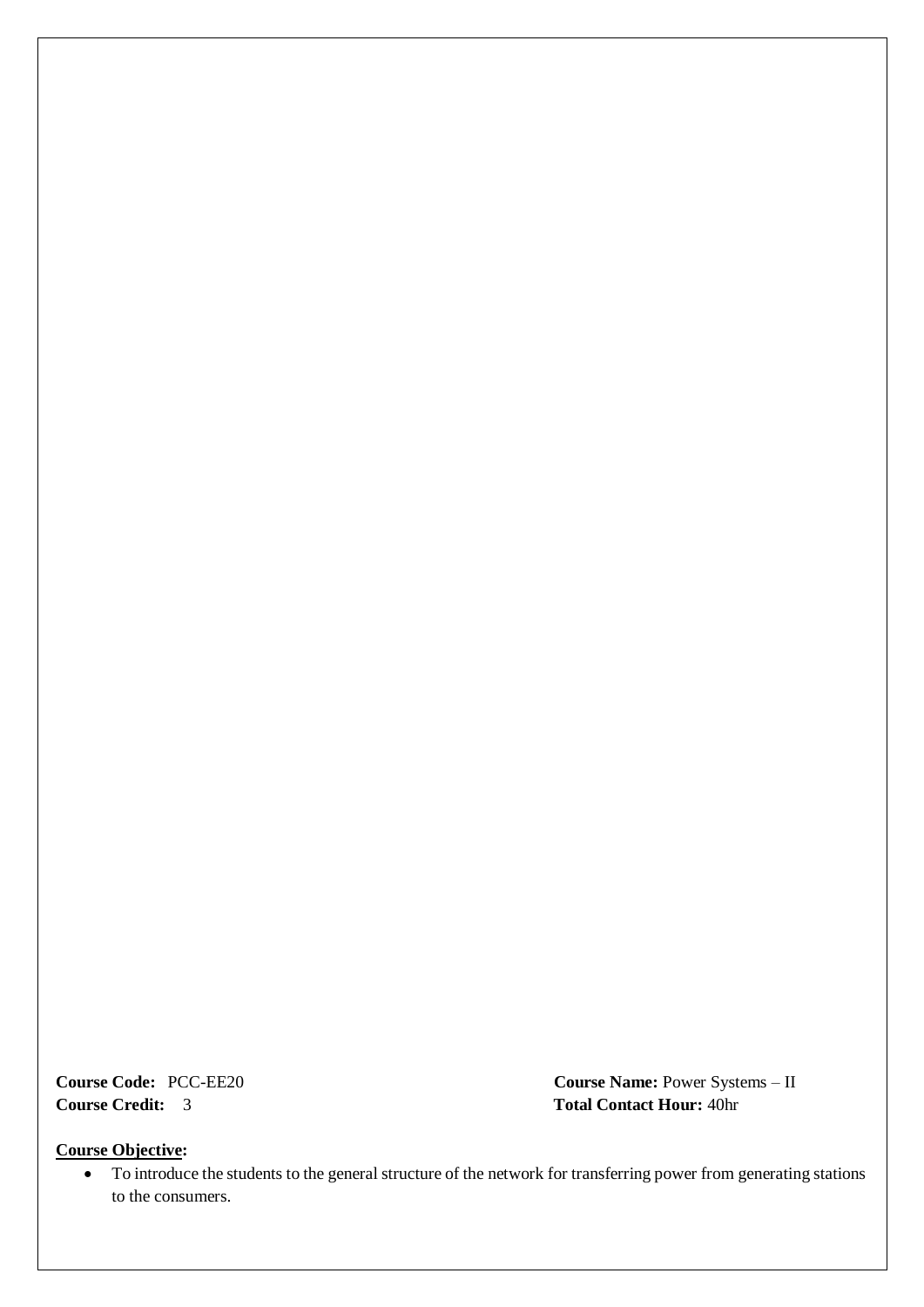To expose the students to the different electrical & mechanical aspects of the power network along with its environmental and safety constraints.

#### **Course Description:**

This course will cover fundamentals on power system modeling for the purposes of dynamic studies and stability control, teach the methods for analyzing main stability issues of power systems and introduce the tools for planning and operating a modern interconnected power grid to meet reliability criteria under disturbances. There will be minor programming work in MATLAB or using professional power system software.

#### **Course Contents:**

#### **Unit 1: Power Flow Analysis**

Review of the structure of a Power System and its components. Analysis of Power Flows: Formation of Bus Admittance Matrix. Real and reactive power balance equations at a node. Load and Generator Specifications. Application of numerical methods for solution of non- linear algebraic equations – Gauss Seidel and Newton-Raphson methods for the solution of the power flow equations. Computational Issues in Large-scale Power Systems.

#### **Unit 2: Stability Constraints in synchronous grids**

Swing Equations of a synchronous machine connected to an infinite bus. Power angle curve. Description of the phenomena of loss of synchronism in a single-machine infinite bus system following a disturbance like a three--phase fault. Analysis using numerical integration of swing equations (using methods like Forward Euler, Runge-Kutta 4<sup>th</sup> order methods), as well as the Equal Area Criterion. Impact of stability constraints on Power System Operation. Effect of generation rescheduling and series compensation of transmission lines on stability.

#### **Unit 3: Control of Frequency and Voltage**

Turbines and Speed-Governors, Frequency dependence of loads, Droop Control and Power Sharing. Automatic Generation Control. Generation and absorption of reactive power by various components of a Power System. Excitation System Control in synchronous generators, Automatic Voltage Regulators. Shunt Compensators, Static VAR compensators and STATCOMs. Tap Changing Transformers.

Power flow control using embedded dc links, phase shifters and

#### **Unit 4: Monitoring and Control**

Overview of Energy Control Centre Functions: SCADA systems. Phasor Measurement Units and Wide-Area Measurement Systems. State-estimation. System Security Assessment. Normal, Alert, Emergency, Extremis states of a Power System. Contingency Analysis. Preventive Control and Emergency Control.

#### **Unit 5: Power System Economics and Management**

Basic Pricing Principles: Generator Cost Curves, Utility Functions, Power Exchanges, Spot Pricing. Electricity Market Models (Vertically Integrated, Purchasing Agency, Whole-sale competition, Retail Competition), Demand Sidemanagement, Transmission and Distributions charges, Ancillary Services. Regulatory framework.

#### **Course Learning Outcomes (CLOs):**

At the end of this course students will demonstrate the ability to

- Use numerical methods to analyse a power system in steady state.
- Understand stability constraints in a synchronous grid.
- Understand methods to control the voltage, frequency and power flow.
- Understand the monitoring and control of a power system.
- Understand the basics of power system economics.

#### **Text books:**

- 1. J. Grainger and W. D. Stevenson, "Power System Analysis", McGraw Hill Education, 1994.
- 2. O. I. Elgerd, "Electric Energy Systems Theory", McGraw Hill Education, 1995.
- 3. A. R. Bergen and V. Vittal, "Power System Analysis", Pearson Education Inc., 1999.
- 4. D. P. Kothari and I. J. Nagrath, "Modern Power System Analysis", McGraw Hill Education, 2003.

#### **References books:**

1. B. M. Weedy, B. J. Cory, N. Jenkins, J. Ekanayake and G. Strbac, "Electric Power Systems", Wiley, 2012.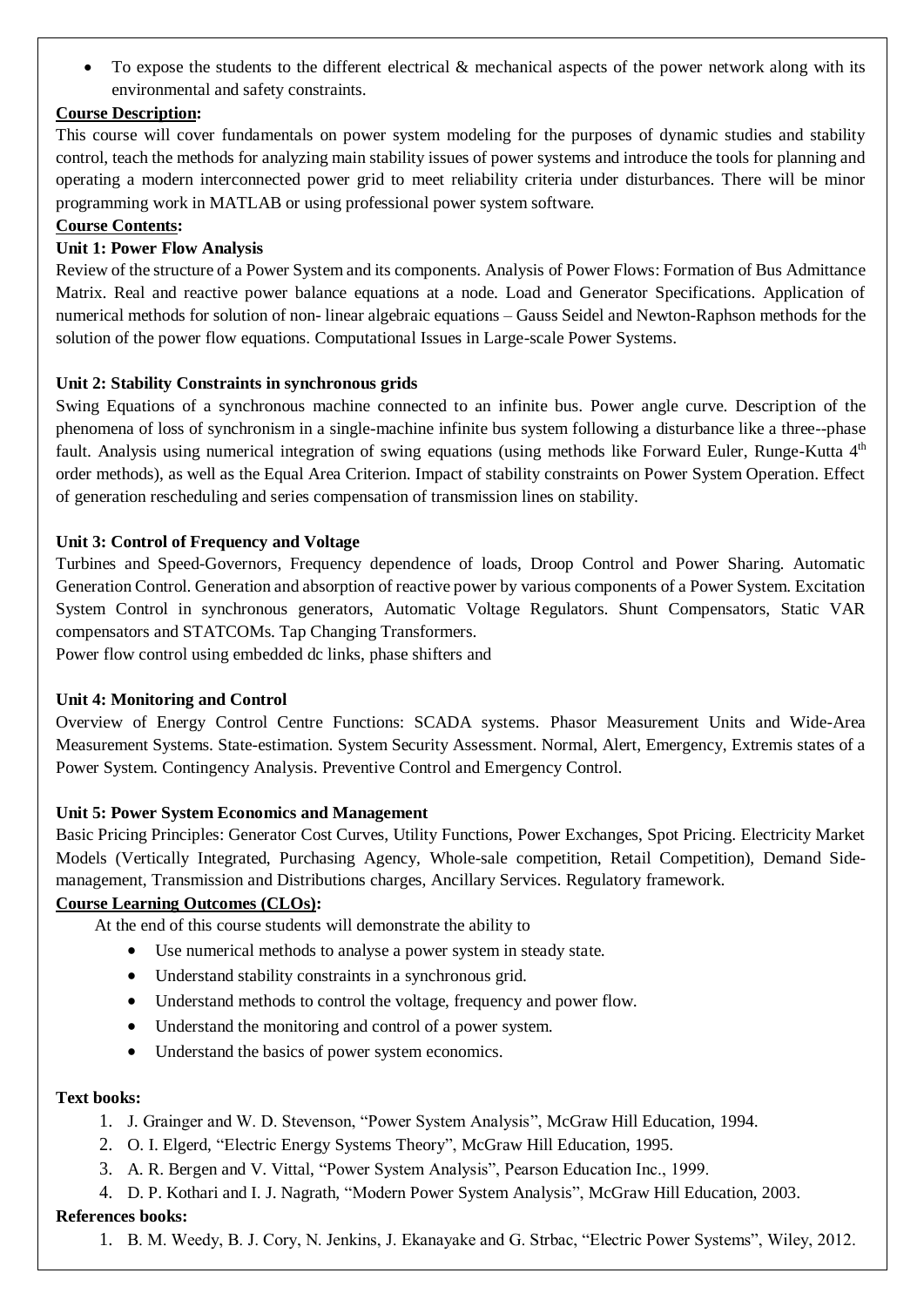#### **Online links for study & reference materials:**

<https://nptel.ac.in/courses/108/105/108105067/>

#### **Assessment method:** (Continuous Internal Assessment = 40%, Final Examination = 60%)

| <b>Total Internal Assessment</b> | $-40%$   |
|----------------------------------|----------|
| Assessment -4                    | $-0.5\%$ |
| Assessment -3                    | $-0.5\%$ |
| Assessment -3 (Mid exam)         | $-20\%$  |
| Assessment -2                    | $-0.5\%$ |
| Assessment -1                    | $-0.5\%$ |

**Course Code:** PCC-EE21 **Course Name:** Power Systems-II Laboratory **Course Credit:** 1 **Total Contact Hour:** 20hr

Hands-on and computational experiments related to the course contents of EE20. This should include programming of numerical methods for solution of the power flow problem and stability analysis. Visit to load dispatch Centre is suggested.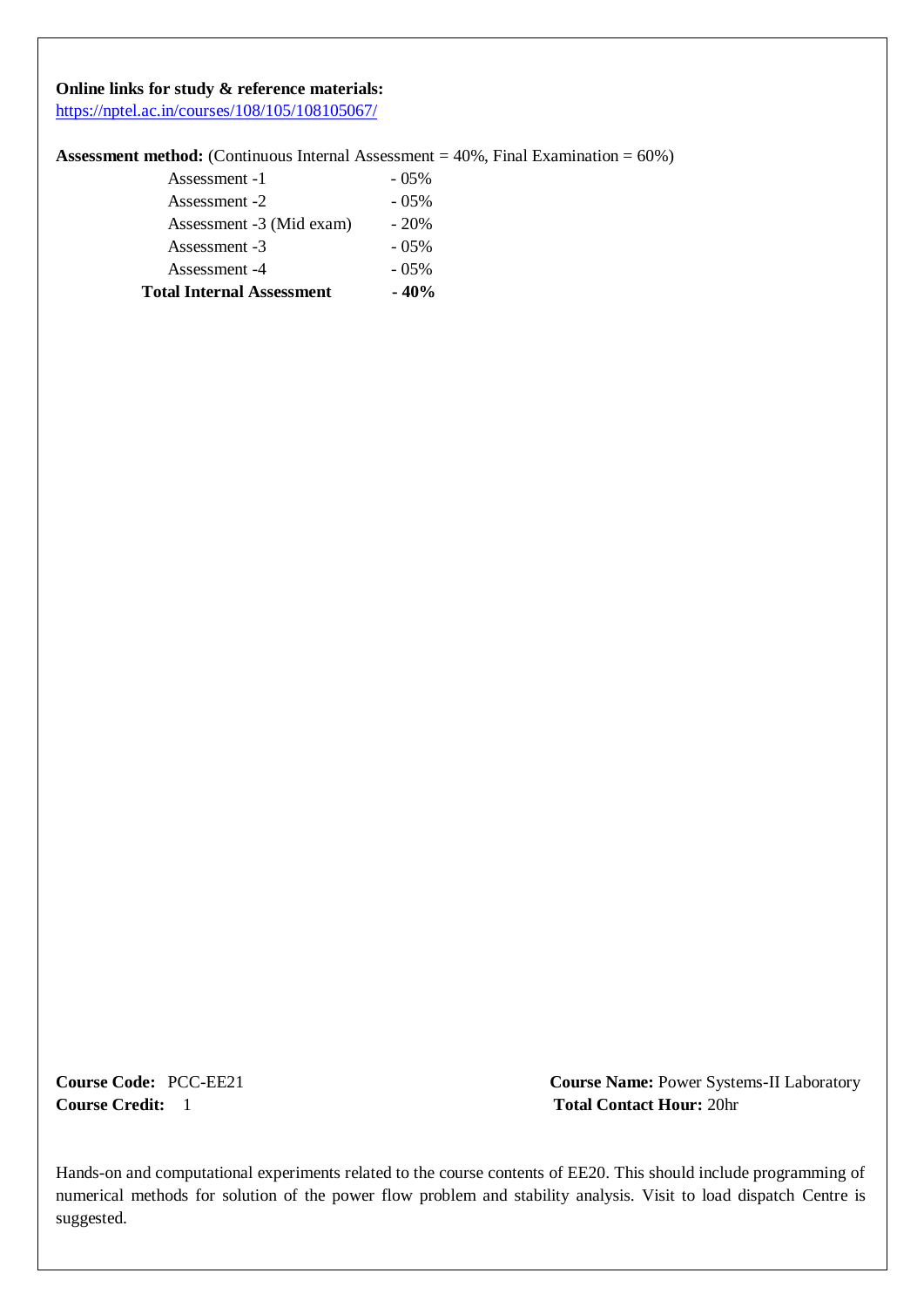**Course Code:** PCC-EE22 **Course Name:** Measurements and Instrumentation Laboratory

**Course Credit:** 3 **Total Contact Hour:** 40hr

#### **Lectures/Demonstrations:**

1. Concepts relating to Measurements: True value, Accuracy, Precision, Resolution, Drift, Hysteresis, Dead-band, Sensitivity.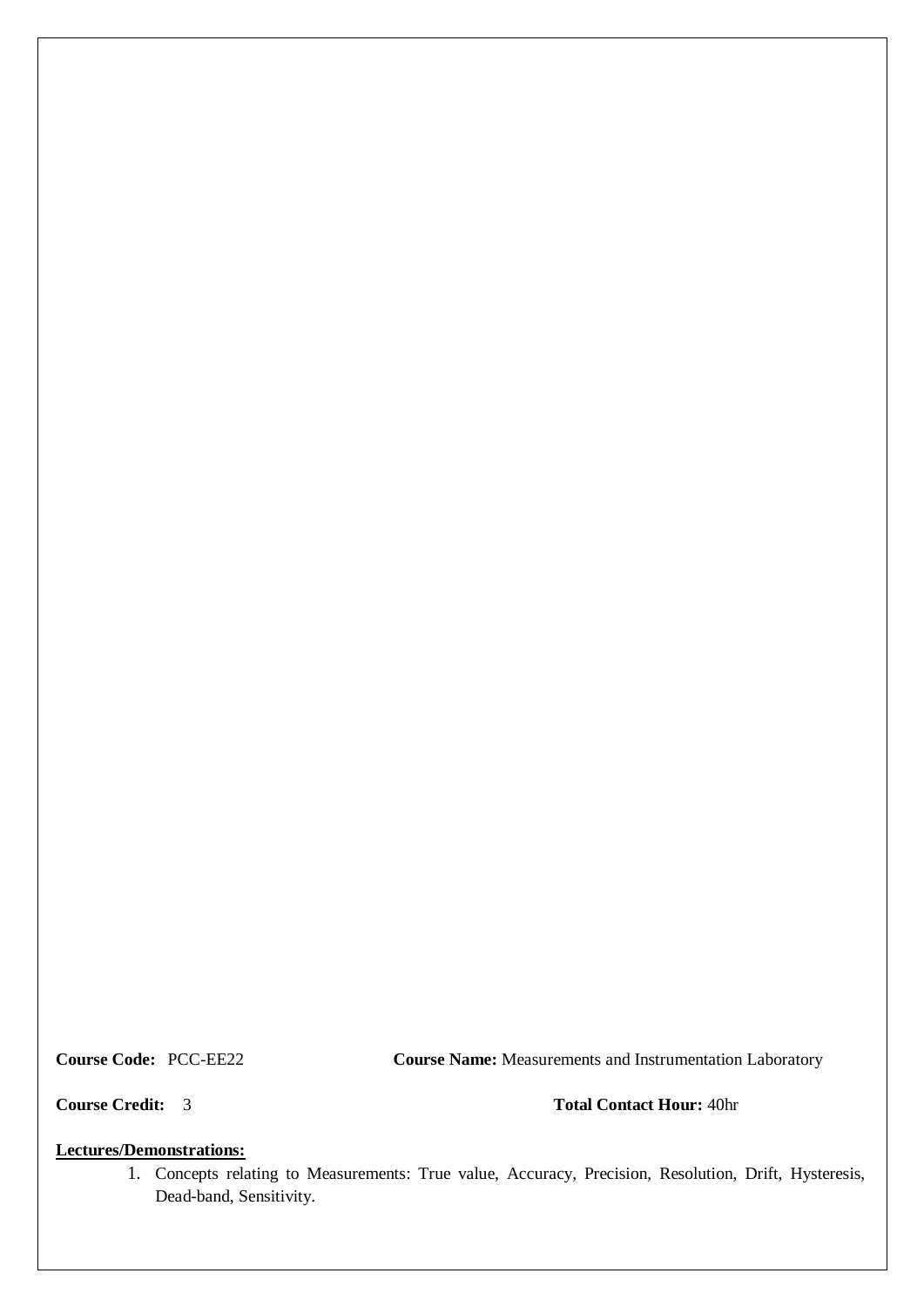- 2. Errors in Measurements. Basic statistical analysis applied to measurements: Mean, Standard Deviation, Six-sigma estimation,  $C_p$ ,  $C_{pk}$ .
- 3. Sensors and Transducers for physical parameters: temperature, pressure, torque, flow. Speed and Position Sensors.
- 4. Current and VoltageMeasurements. Shunts, Potential Dividers. Instrument Transformers, Hall Sensors.
- 5. Measurements of R, L and C.
- 6. Digital Multi-meter, True RMS meters, Clamp-on meters, Meggers.
- 7. Digital Storage Oscilloscope.

#### **Experiments**

- 1. Measurement of a batch of resistors and estimating statistical parameters.
- 2. Measurement of L using a bridge technique as well as LCR meter.
- 3. Measurement of C using a bridge technique as well as LCR meter.
- 4. Measurement of Low Resistance using Kelvin's double bridge.
- 5. Measurement of High resistance and Insulation resistance using Megger.
- 6. Usage of DSO for steady state periodic waveforms produced by a function generator. Selection of trigger source and trigger level, selection of time-scale and voltage scale. Bandwidth of measurement and sampling rate.
- 7. Download of one-cycle data of a periodic waveform from a DSO and use values to compute the RMS values using a C program.
- 8. Usage of DSO to capture transients like a step change in R-L-C circuit.
- 9. Current Measurement using Shunt, CT, and Hall Sensor.

### **Course Learning Outcomes (CLOs):**

At the end of this course students will demonstrate the ability to

- $\Box$ Design and validate DC and AC bridges.
- $\mathbb{R}$ Analyze the dynamic response and the calibration of few instruments.
- Learn about various measurement devices, their characteristics, their operation and their limitations.  $\mathbb{R}$
- $\overline{\phantom{a}}$ Understand statistical data analysis.
- $\Box$ Understand computerized data acquisition.

**Course Code:** PCC-EE23 **Course Name:** Electronics Design Laboratory

#### **Course Credit:** 3 **Total Contact Hour:** 40hr

#### **Lectures/Demonstrations:**

Basic concepts on measurements; Noise in electronic systems; Sensors and signal conditioning circuits; Introduction to electronic instrumentation and PC based data acquisition; Electronic system design, Analog system design, Interfacing of analog and digital systems, Embedded systems, Electronic system design employing microcontrollers, CPLDs, and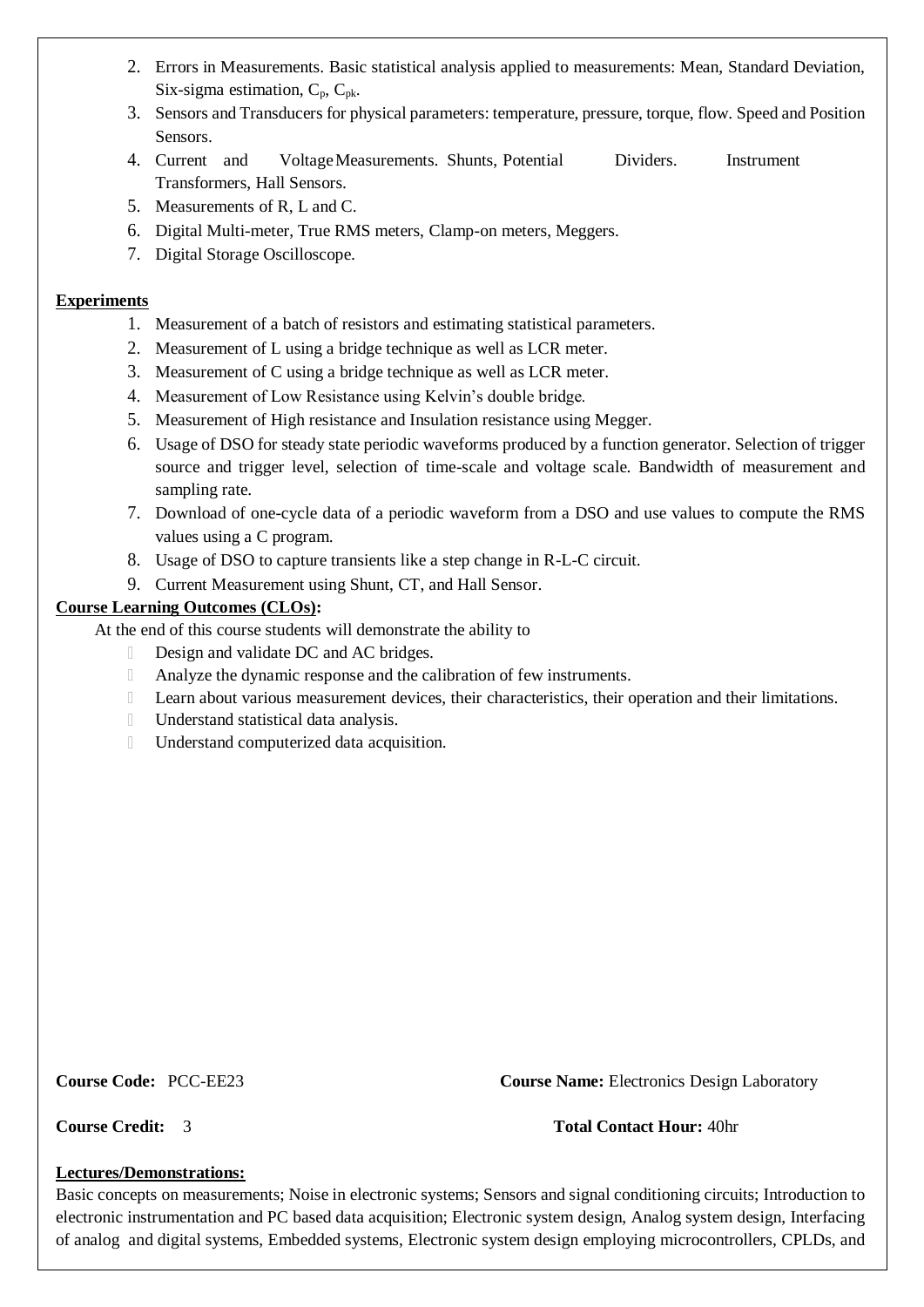FPGAs, PCB design and layout; System assembly considerations. Group projects involving electronic hardware (Analog, Digital, mixed signal) leading to implementation of an application.

#### **Course Learning Outcomes (CLOs):**

At the end of this course students will demonstrate the ability to

- Understand the practical issues related to practical implementation of applications using electronic  $\hfill\Box$ circuits.
- Choose appropriate components, software and hardware platforms.  $\hfill\Box$
- $\hfill\Box$ Design a Printed Circuit Board, get it made and populate/solder it with components.

#### **Text books:**

- 1. A. S. Sedra and K. C. Smith, "Microelectronic circuits", Oxford University Press, 2007.
- 2. P. Horowitz and W. Hill, "The Art of Electronics", Cambridge University Press, 1997.
- 3. H.W.Ott, "Noise Reduction Techniques in Electronic Systems", Wiley, 1989.
- 4. W.C. Bosshart, "Printed Circuit Boards: Design and Technology", Tata McGraw Hill, 1983.

#### **References books:**

1. G.L. Ginsberg, "Printed Circuit Design", McGraw Hill, 1991.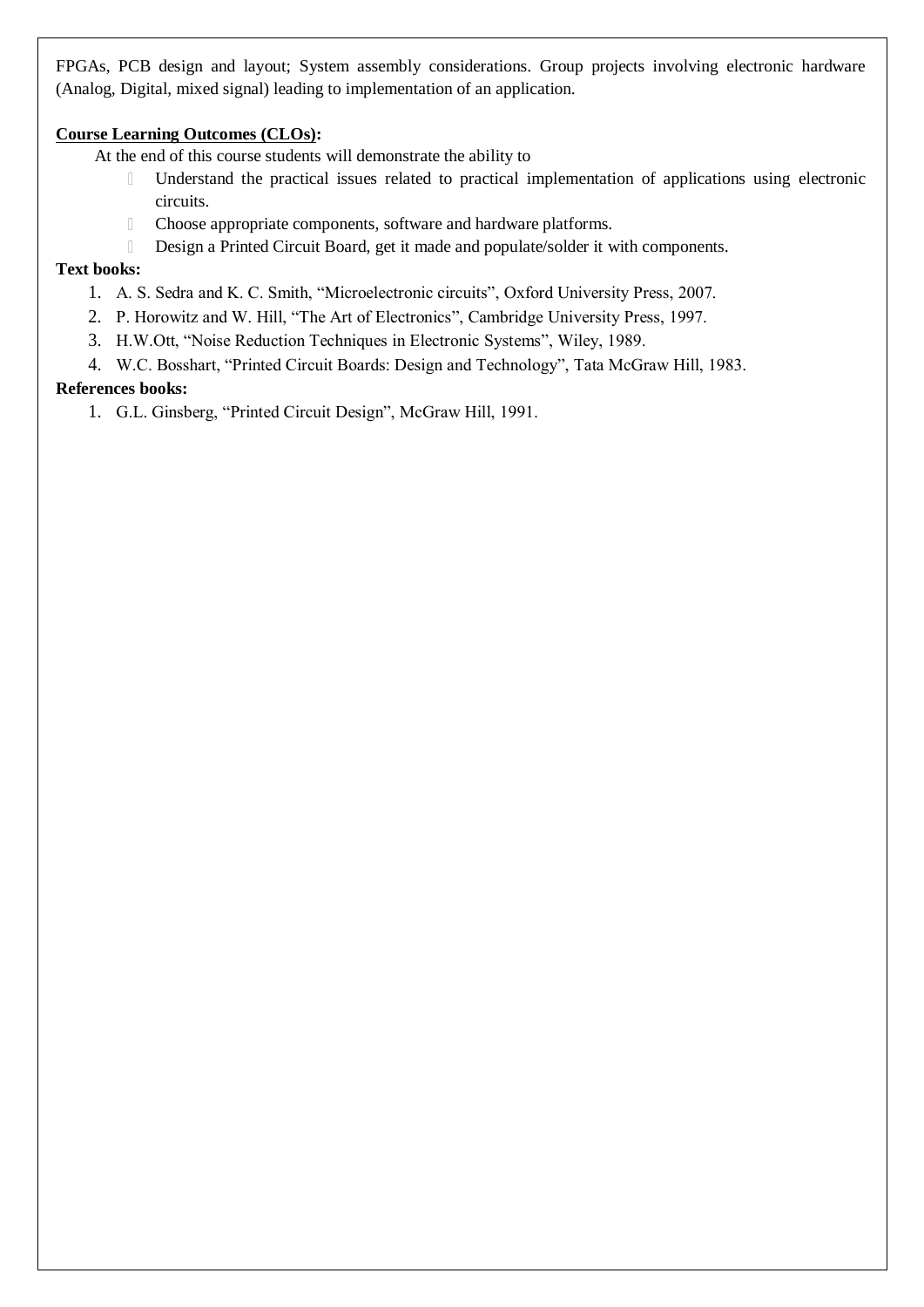**Course Code:** PEC-EE01 **Course Name:** Non-Conventional Energy Resources **Course Credit:** 3 **Total Contact Hour:** 40hr

**Course Objective:** Apply engineering techniques to build solar and wind. Analyze and evaluate the implication of renewable energy. Concepts in solving numerical problems pertaining to solar radiation geometry and wind energy systems **Course Description:**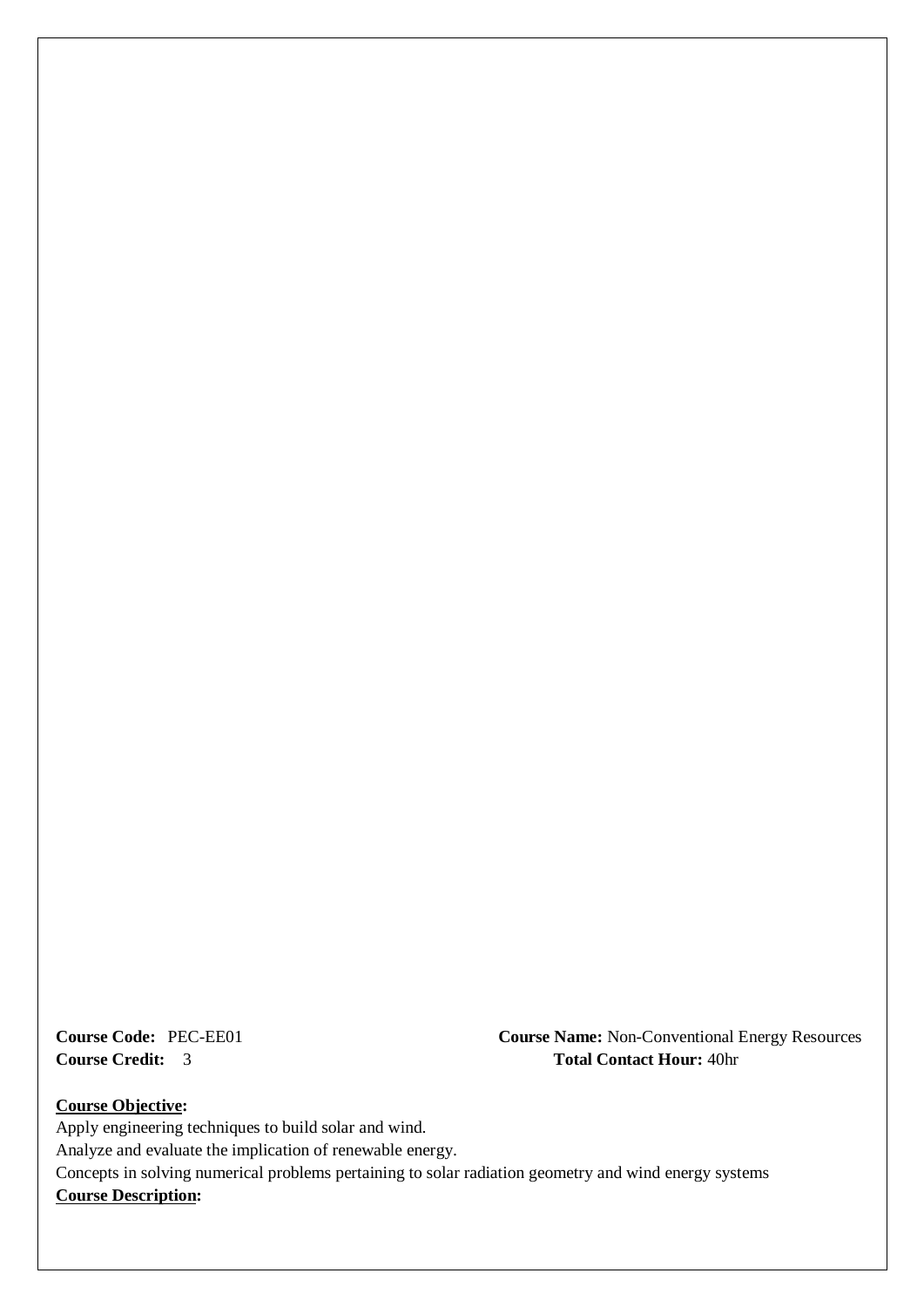This course involves the description, theory design and operation of wind and solar energy systems. The energy systems presented are: wind energy, solar PV and solar thermal systems. The theory governing these systems and their working principles are explained.

#### **Course Contents:**

#### **UNIT 1: Introduction**

Conventional and non-conventional sources Introduction to Energy Sources: Energy Consumption - World Energy Futures Discussion on conventional Energy Sources - Availability and Non-conventional Energy Sources - Green coal technologies - Petroleum and natural gas – Nuclear fuels and power plants - Hydro sources and power plants - Energy strategies Energy conservation - Energy audit - Cost of energy.

#### **UNIT 2: Solar Resources**

Introduction, solar radiation spectra, solar geometry, Earth Sun angles, observer Sun angles, solar day length, Estimation of solar energy availability.

#### **Unit 3: Solar photovoltaic**

Technologies-Amorphous, monocrystalline, polycrystalline; V-I characteristics of a PV cell, PV module, array, Power Electronic Converters for Solar Systems, Maximum Power Point Tracking (MPPT) algorithms. Converter Control.

#### **UNIT 4: Wind Energy**

Wind energy Wind energy - Energy chains - Application - Historical background - Merits and limitations - Nature of wind - Planetary and local day / night winds - Wind energy quantum - Wind power density - Power calculations -Power in wind turbine –Efficiency - Kinetic energy - Torque thrust calculations - Velocity at different heights -Site selection - Favorable wind speed range - Wind energy conversion system - Energy pattern factor.

#### **UNIT 5: Biomass**

Biomass energy Principles of bio-conversion - Anaerobic/aerobic digestion - Types of bio-gas digesters - Gas yield - Combustion characteristics of bio-gas - Utilization for cooking – IC engine operation and economic aspects - Waste to biomass resources - Terms and definitions - Incineration, wood and wood waste, harvesting super trees and energy forests –Pyrolyis.

#### **Course Learning Outcomes (CLOs):**

At the end of this course students will demonstrate the ability to

- Understand the energy scenario and the consequent growth of the power generation from renewable energy sources.
- Understand the basic physics of wind and solar power generation.
- Understand the power electronic interfaces for wind and solar generation.
- Understand the issues related to the grid-integration of solar and wind energy systems.

#### **Text books:**

- 1. T. Ackermann, "Wind Power in Power Systems" , John Wiley and Sons Ltd., 2005.
- 2. G. M. Masters, "Renewable and Efficient Electric Power Systems**",** John Wiley and Sons, 2004.
- 3. S. P. Sukhatme, "Solar Energy: Principles of Thermal Collection and Storage", McGraw Hill, 1984.
- 4. H. Siegfried and R. Waddington, "Grid integration of wind energy conversion systems" John Wiley and Sons Ltd., 2006.

#### **References books:**

- 1. G. N. Tiwari and M. K. Ghosal, "Renewable Energy Applications" , Narosa Publications, 2004.
- 2. J. A. Duffie and W. A. Beckman, "Solar Engineering of Thermal Processes", John Wiley & Sons, 1991.

#### **Online links for study & reference materials:**

[https://onlinecourses.nptel.ac.in/noc21\\_ch11/](https://onlinecourses.nptel.ac.in/noc21_ch11/)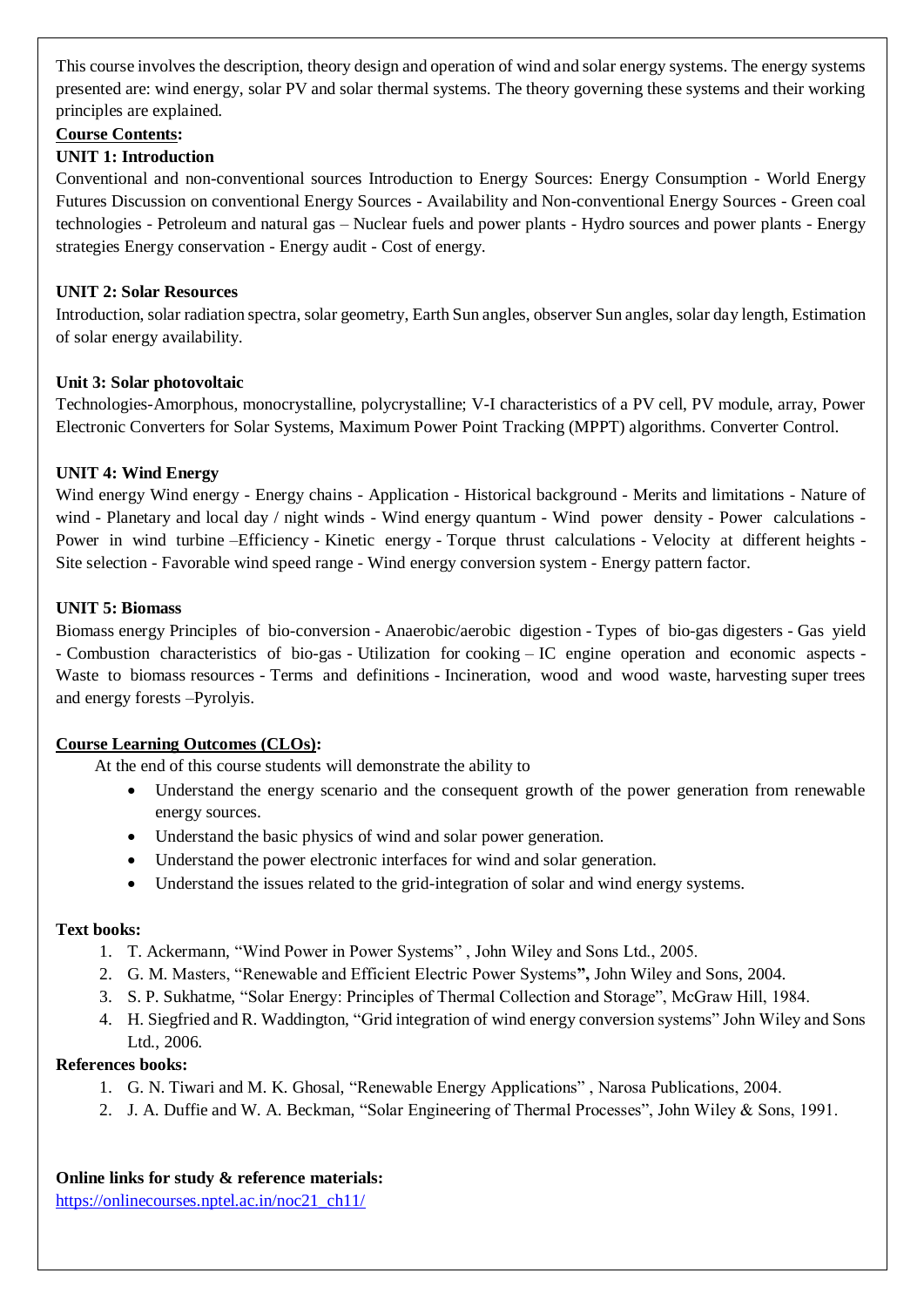| <b>Assessment method:</b> (Continuous Internal Assessment $= 40\%$ , Final Examination $= 60\%$ ) |  |  |  |  |  |  |  |  |
|---------------------------------------------------------------------------------------------------|--|--|--|--|--|--|--|--|
|---------------------------------------------------------------------------------------------------|--|--|--|--|--|--|--|--|

| <b>Total Internal Assessment</b>                                   | $-40%$   |
|--------------------------------------------------------------------|----------|
| Assessment -4                                                      | $-0.5\%$ |
| Assessment -3                                                      | $-05\%$  |
| Assessment -3 (Mid exam)                                           | $-20%$   |
| Assessment -2                                                      | $-05\%$  |
| Assessment -1                                                      | $-05\%$  |
| 111000001110110 1110011000 (COMMINGORD 1111011101 1110000011110111 |          |

**Course Code:** PEC-EE03 **Course Name:** Electrical Drives **Course Credit:** 3 **Total Contact Hour:** 40hr

#### **Course Objective:**

To provide fundamental knowledge in dynamics and control of Electric Drives. To justify the selection of Drives for various applications. To familiarize the various semiconductor controlled drives employing various motors.

#### **Course Description:**

The course aims at giving a broad overview of Electrical Drive Systems. It is assumed that the students have prior exposure to Electrical Machines and Power Electronics. **Course Contents:**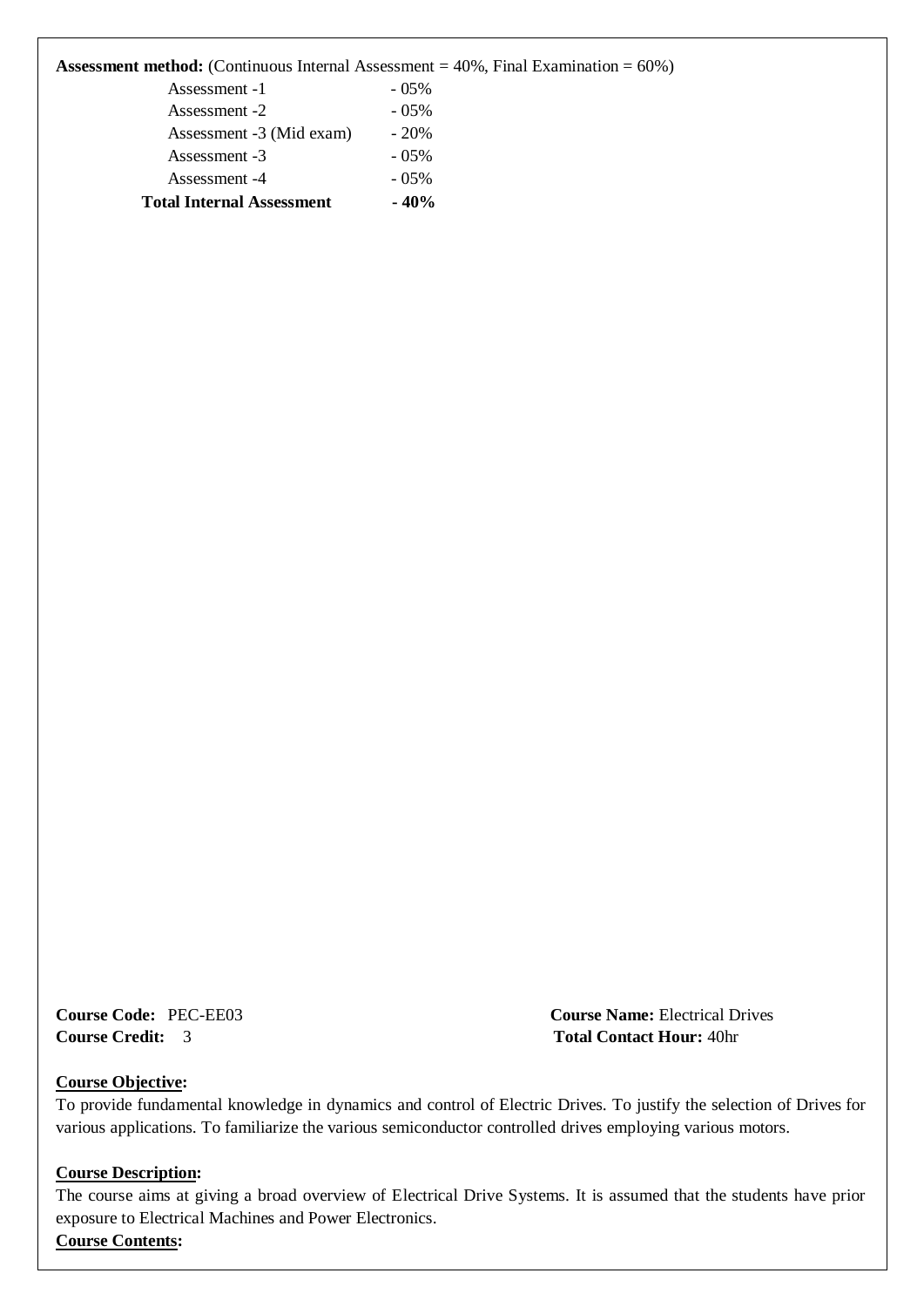#### **Unit 1: DC motor characteristics**

Review of emf and torque equations of DC machine, review of torque-speed characteristics of separately excited dc motor, change in torque-speed curve with armature voltage, example load torque-speed characteristics, operating point, armature voltage control for varying motor speed, flux weakening for high speed operation.

#### **Unit 2: Chopper fed DC drive**

Review of dc chopper and duty ratio control, chopper fed dc motor for speed control, steady state operation of a chopper fed drive, armature current waveform and ripple, calculation of losses in dc motor and chopper, efficiency of dc drive, smooth starting.

#### **Unit 3: Multi-quadrant DC drive**

Review of motoring and generating modes operation of a separately excited dc machine, four quadrant operation of dc machine; single-quadrant, two-quadrant and four-quadrant choppers; steady-state operation of multi-quadrant chopper fed dc drive, regenerative braking.

#### **Unit 4: Closed-loop control of DC Drive**

Control structure of DC drive, inner current loop and outer speed loop, dynamic model of dc motor – dynamic equations and transfer functions, modeling of chopper as gain with switching delay, plant transfer function, for controller design, current controller specification and design, speed controller specification and design.

#### **Unit 5: Induction motor characteristics**

Review of induction motor equivalent circuit and torque-speed characteristic, variation of torque-speed curve with (i) applied voltage, (ii) applied frequency and (iii) applied voltage and frequency, typical torque-speed curves of fan and pump loads, operating point, constant flux operation, flux weakening operation.

#### **Unit 6: Scalar control or constant V/f control of induction motor**

Review of three-phase voltage source inverter, generation of three-phase PWM signals, sinusoidal modulation, space vector theory, conventional space vector modulation; constant V/f control of induction motor, steady-state performance analysis based on equivalent circuit, speed drop with loading, slip regulation.

#### **Unit 7: Control of slip ring induction motor**

Impact of rotor resistance of the induction motor torque-speed curve, operation of slip-ring induction motor with external rotor resistance, starting torque, power electronic based rotor side control of slip ring motor, slip power

#### **Course Learning Outcomes (CLOs):**

At the end of this course students will demonstrate the ability to

- Understand the characteristics of dc motors and induction motors.
- Understand the principles of speed-control of dc motors and induction motors.
- Understand the power electronic converters used for dc motor and induction motor speed control.

#### **Text books:**

- 1. G. K. Dubey, "Power Semiconductor Controlled Drives", Prentice Hall, 1989.
- 2. R. Krishnan, "Electric Motor Drives: Modeling, Analysis and Control" , Prentice Hall, 2001.
- 3. G. K. Dubey, "Fundamentals of Electrical Drives", CRC Press, 2002.

#### **References books:**

1. W. Leonhard, "Control of Electric Drives", Springer Science & Business Media, 2001.

#### **Online links for study & reference materials:**

<https://nptel.ac.in/courses/108/104/108104140/>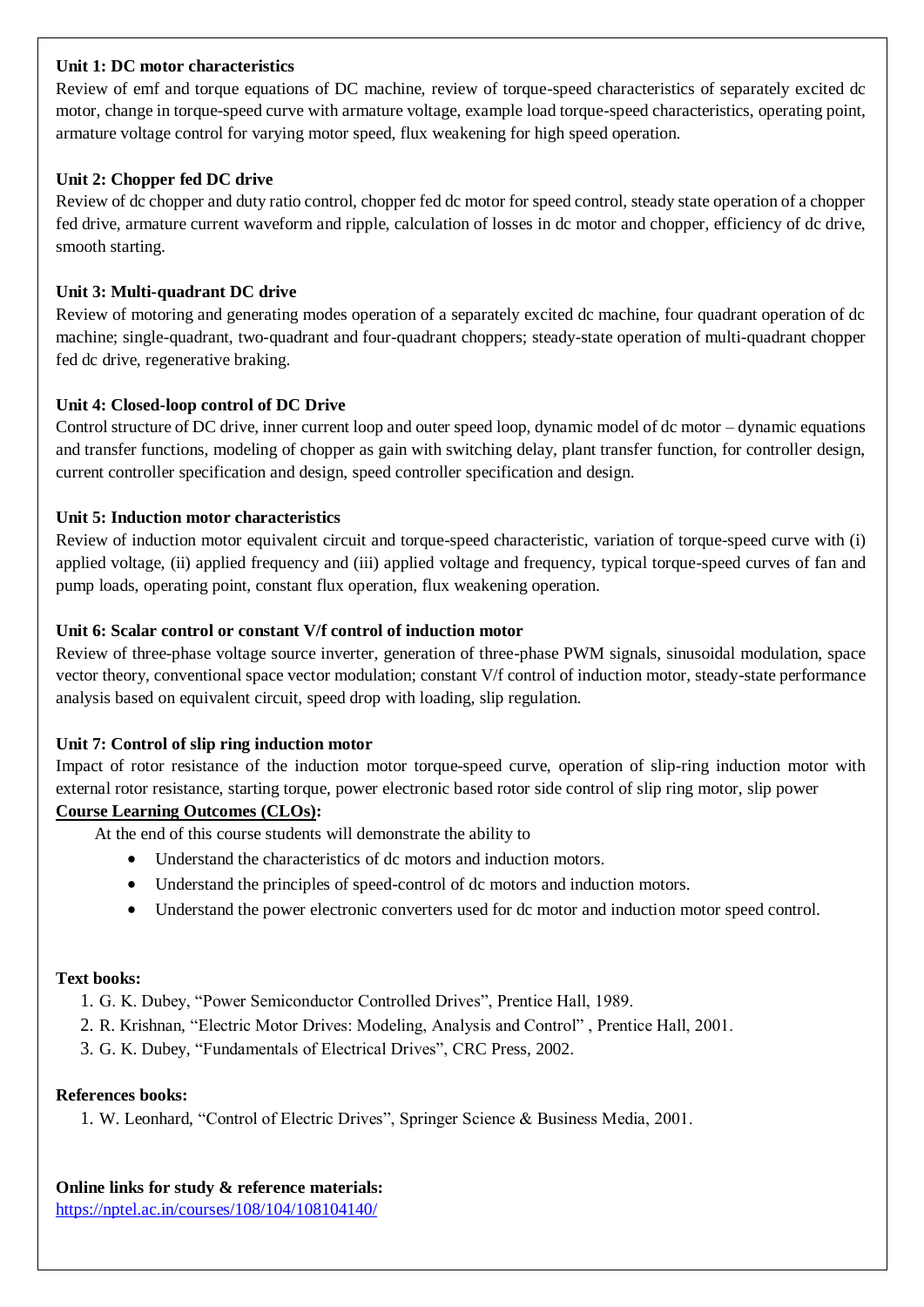| <b>Assessment method:</b> (Continuous Internal Assessment $= 40\%$ , Final Examination $= 60\%$ ) |  |  |  |  |  |  |  |  |
|---------------------------------------------------------------------------------------------------|--|--|--|--|--|--|--|--|
|---------------------------------------------------------------------------------------------------|--|--|--|--|--|--|--|--|

| <b>Total Internal Assessment</b>                                 | $-40%$   |
|------------------------------------------------------------------|----------|
| Assessment -4                                                    | $-0.5\%$ |
| Assessment -3                                                    | $-05\%$  |
| Assessment -3 (Mid exam)                                         | $-20%$   |
| Assessment -2                                                    | $-05\%$  |
| Assessment -1                                                    | $-05\%$  |
| <b>Expressingly incredibly</b> (Continuous internat respessingly |          |

**Credit:** 3 **Total Contact Hour:** 40hr

**Course Code:** PEC EE-15 **Course Name:** Computer Architecture

#### **Course Objective:**

- 1. Discuss the basic concepts and structure of computers.
- 2. Understand concepts of register transfer logic and arithmetic operations.
- 3. Explain different types of addressing modes and memory organization.
- 4. Learn the different types of serial communication techniques.
- 5. Summarize the Instruction execution stages.

**Course Description:**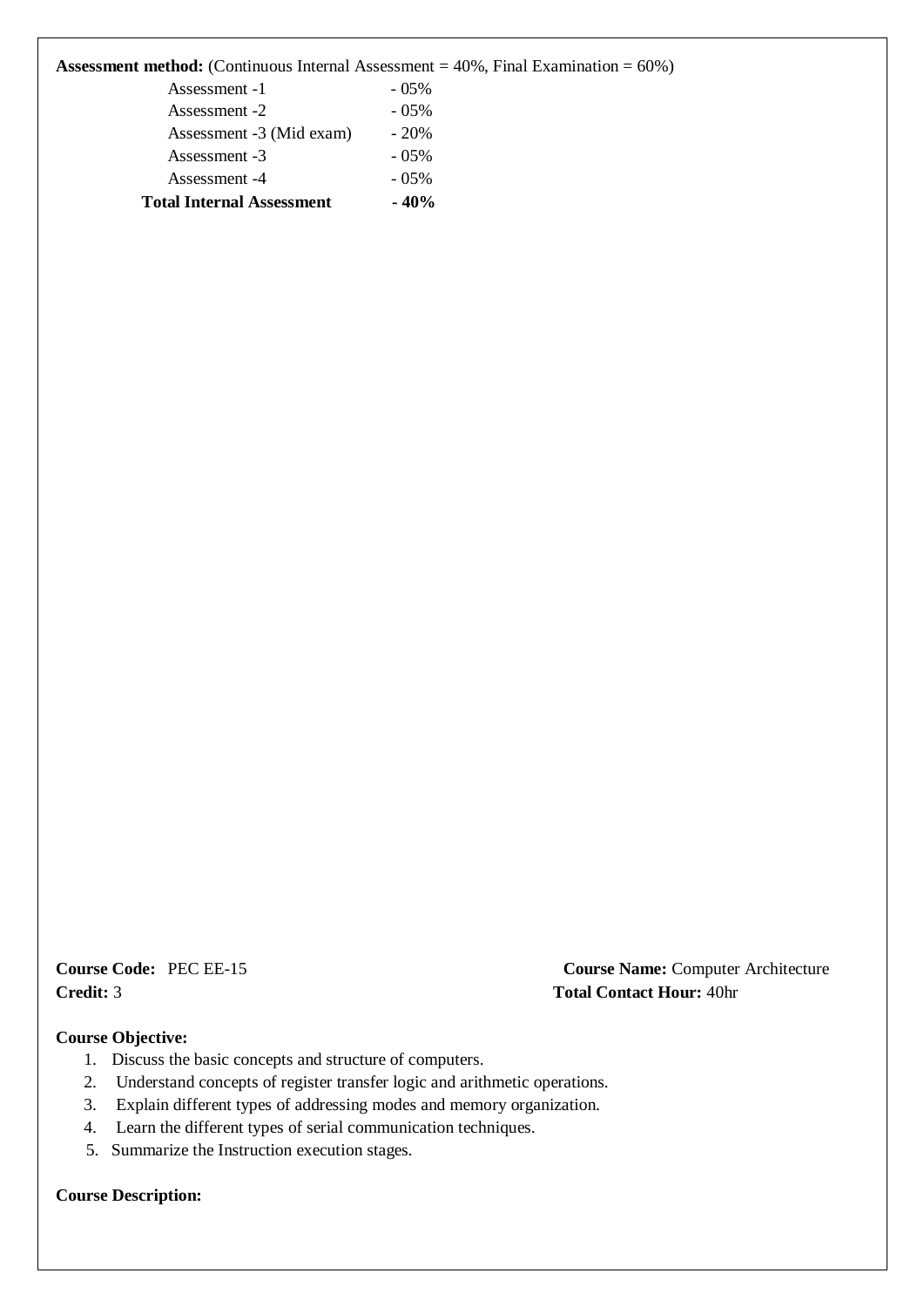This **course** provides students with a solid understanding of fundamental **architectural** techniques used to build today's high-performance processors and systems. **Course** topics include pipelining, superscalar, out of order execution, multithreading, caches, virtual memory, and multiprocessors.

#### **Course Contents:**

#### **Unit- I**

#### **Introduction to computer organization**

Architecture and function of general computer system, CISC Vs RISC, Data types, Integer Arithmetic - Multiplication, Division, Fixed and Floating point representation and arithmetic, Control unit operation, Hardware implementation of CPU with Micro instruction, microprogramming, System buses, Multi-bus organization

#### **Unit-II Memory organization**

System memory, Cache memory - types and organization, Virtual memory and its implementation, Memory management unit, Magnetic Hard disks, Optical Disks.

#### **Unit-III Input – output Organization**

Accessing I/O devices, Direct Memory Access and DMA controller, Interrupts and Interrupt

Controllers, Arbitration, Multilevel Bus Architecture, Interface circuits - Parallel and serial port. Features of PCI and PCI Express bus.

#### **Unit- IV 16 and 32 microprocessors**

80x86 Architecture, IA **–** 32 and IA **–** 64, Programming model, Concurrent operation of EU and BIU, Real mode addressing, Segmentation, Addressing modes of 80x86, Instruction set of 80x86, I/O addressing in 80x86

#### **Unit- V Pipelining**

Introduction to pipelining, Instruction level pipelining (ILP), compiler techniques for ILP, Data hazards, Dynamic scheduling, Dependability, Branch cost, Branch Prediction, Influence on instruction set.

#### **Different Architectures**

VLIW Architecture, DSP Architecture, SoC architecture, MIPS Processor and programming

#### **Course Learning Outcomes (CLOs) :**

□□Understand the concepts of microprocessors, their principles and practices.

□ ■ Write efficient programs in assembly language of the 8086 family of microprocessors.

□□Organize a modern computer system and be able to relate it to real examples.

Develop the programs in assembly language for 80286, 80386 and MIPS processors in real and protected modes.

□□Implement embedded applications using ATOM processor.

#### **Text/Refence Books**

1. V. Carl, G. Zvonko and S. G. Zaky, **"**Computer organization**"**, McGraw Hill, 1978.

2. B. Brey and C. R. Sarma, **"**The Intel microprocessors**"**, Pearson Education, 2000.

3. J. L. Hennessy and D. A. Patterson, **"**Computer Architecture A Quantitative

Approach**"**, Morgan Kauffman, 2011.

4. W. Stallings, **"**Computer organization**"**, PHI, 1987.

5. P. Barry and P. Crowley, **"**Modern Embedded Computing**"**, Morgan Kaufmann, 2012.

6. N. Mathivanan, **"**Microprocessors, PC Hardware and Interfacing**"**, Prentice Hall, 2004.

#### **Online links for study & reference materials:**

https://nptel.ac.in/courses/117/106/117106086/

**Assessment method:**(Continuous Internal Assessment = 40% , Final Examination = 60%)

| <b>Total Internal Assessment</b> | $-40%$   |
|----------------------------------|----------|
| Assessment-4                     | $-0.5\%$ |
| Assessment-3                     | $-0.5\%$ |
| Assessment-3(Midexam)            | $-20\%$  |
| Assessment-2                     | $-0.5\%$ |
| Assessment -1                    | $-0.5\%$ |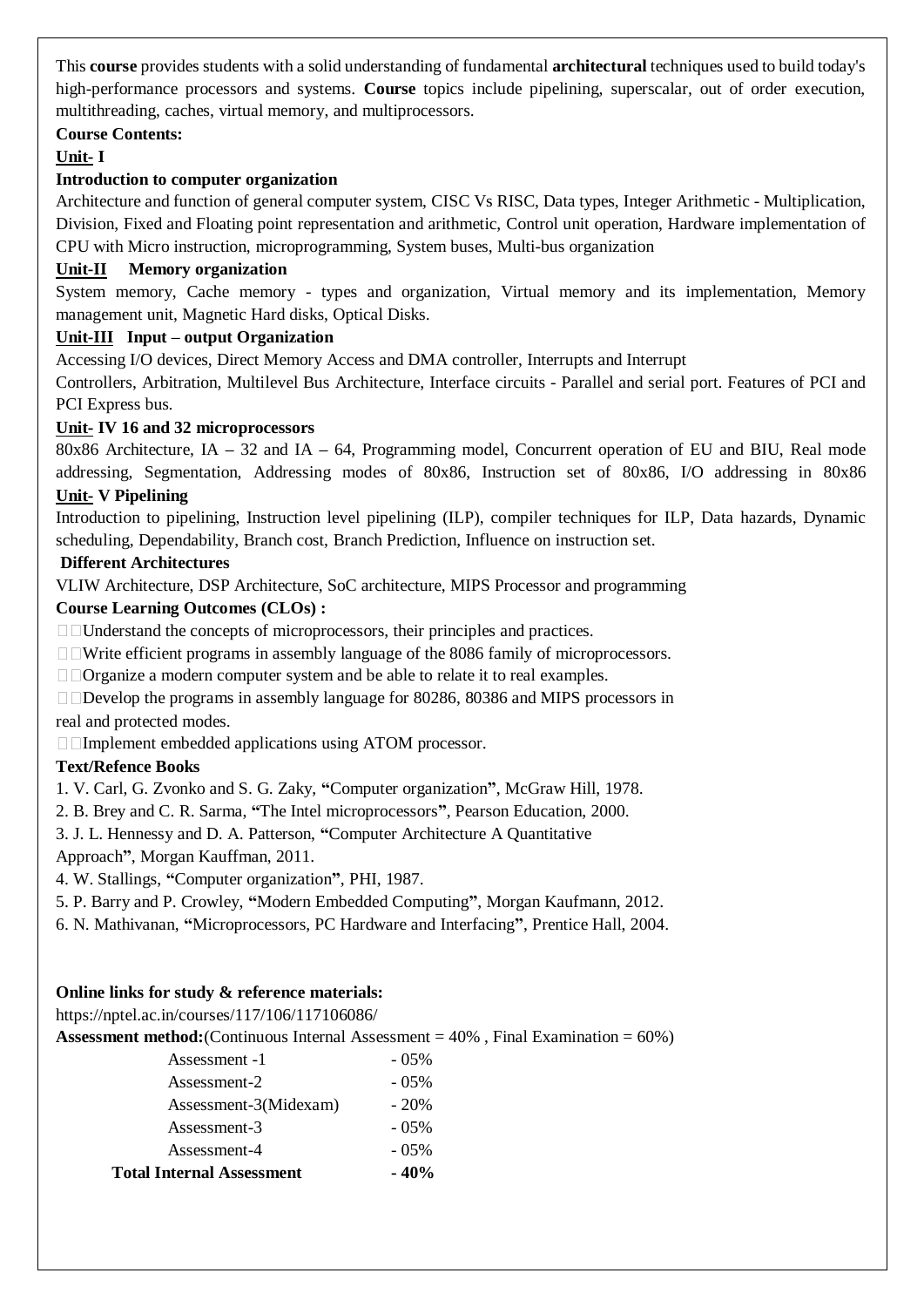**Course Code: PROJ Credit:**

**Course Name:** Summer Industry Internship 3 **Total Contact Hour:** 40hr